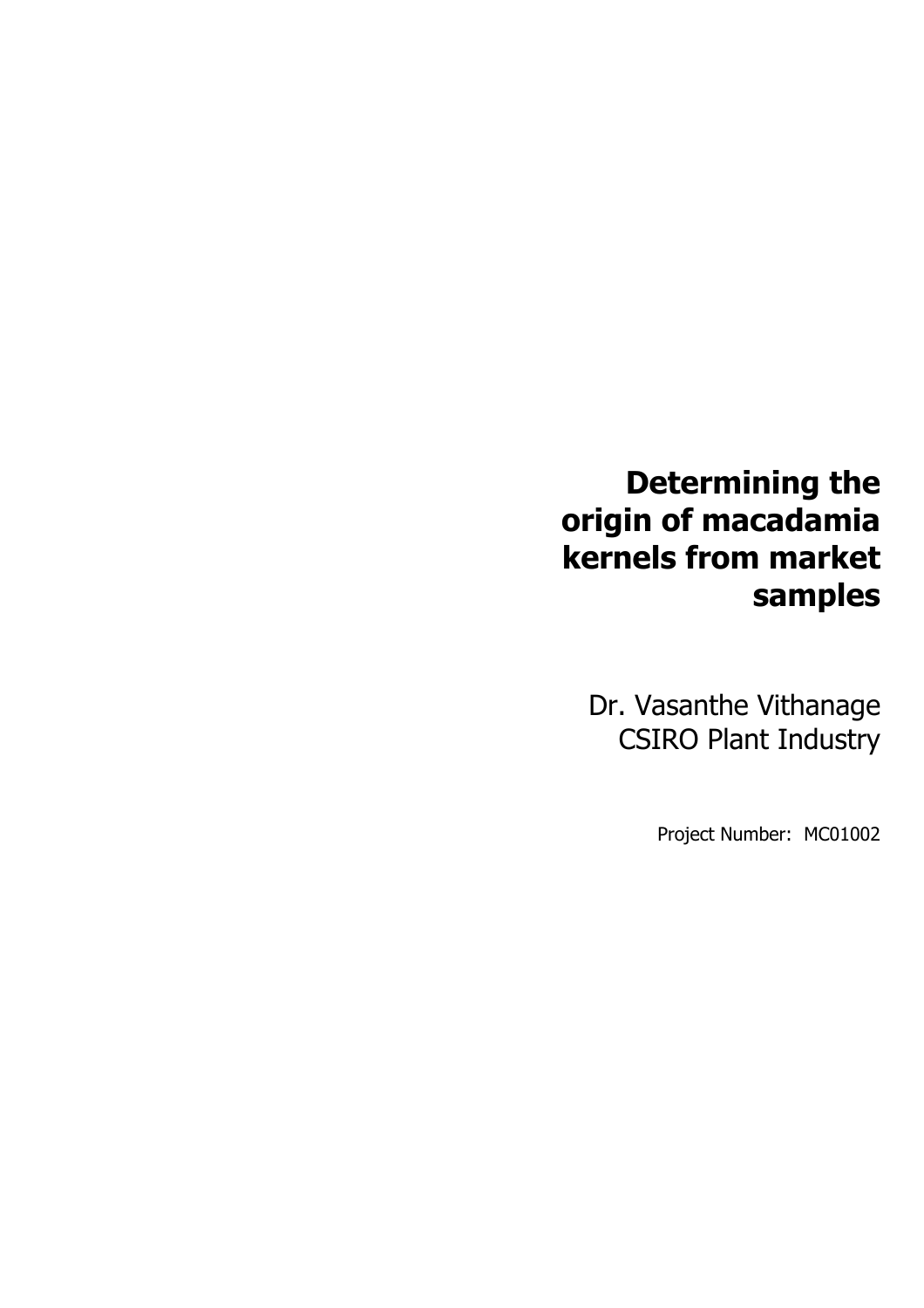#### **MC01002**

This report is published by Horticulture Australia Ltd to pass on information concerning horticultural research and development undertaken for the macadamia industry.

The research contained in this report was funded by Horticulture Australia Ltd with the financial support of the Macadamia Industry.

All expressions of opinion are not to be regarded as expressing the opinion of Horticulture Australia Ltd or any authority of the Australian Government.

The Company and the Australian Government accept no responsibility for any of the opinions or the accuracy of the information contained in this report and readers should rely upon their own enquiries in making decisions concerning their own interests.

ISBN 0 7341 1201 7

Published and distributed by:

Horticulture Australia Ltd

Level 1 50 Carrington Street Sydney NSW 2000 Telephone: (02) 8295 2300 Fax: (02) 8295 2399

E-Mail: horticulture@horticulture.com.au

© Copyright 2005



Know-how for Horticulture™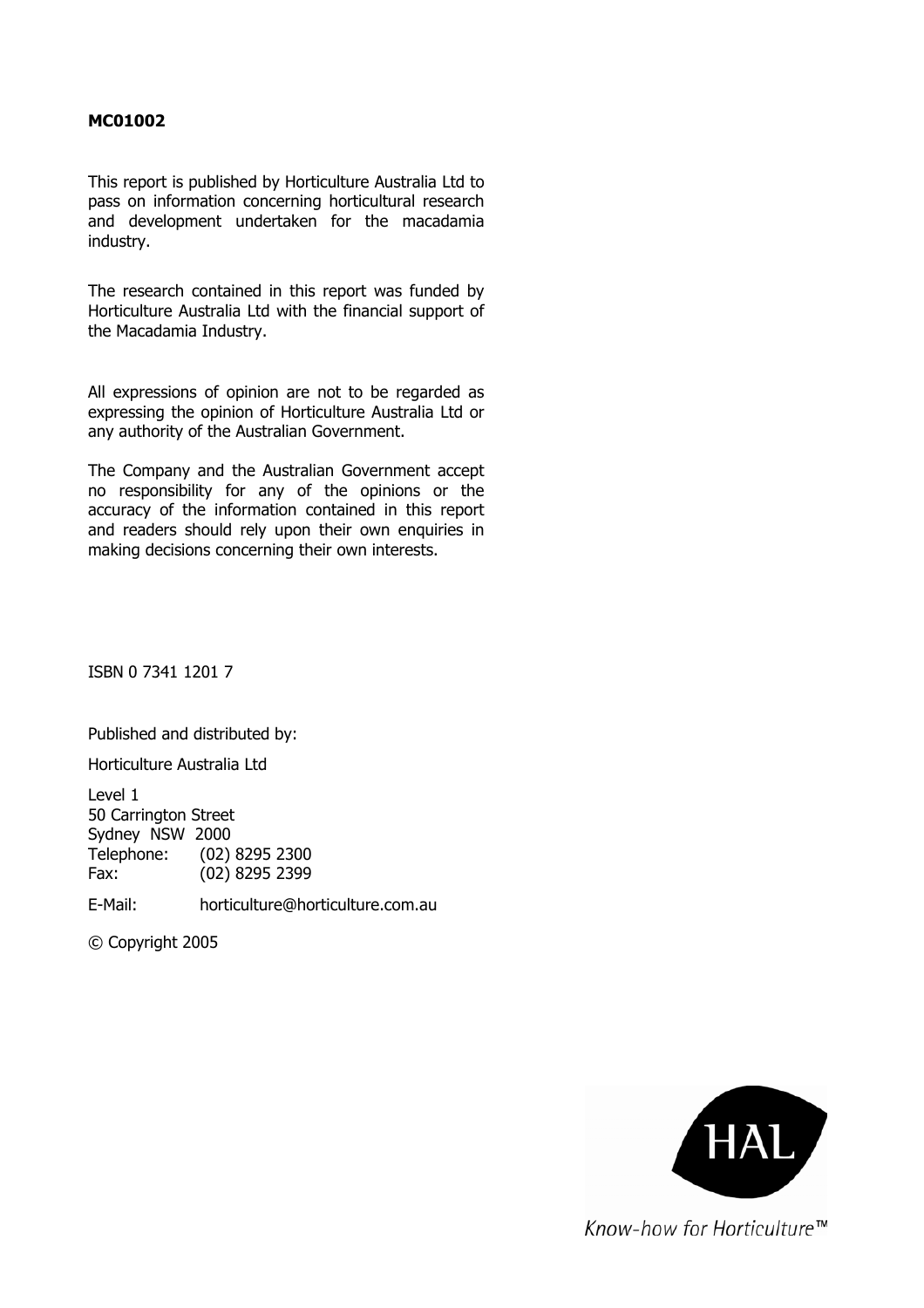

## *Final Report*

# **Determining the origin of Macadamia Kernels from market samples**

MC 01002 (June 2005)

Dr V. Vithanage and Dr A. Schmidt

CSIRO

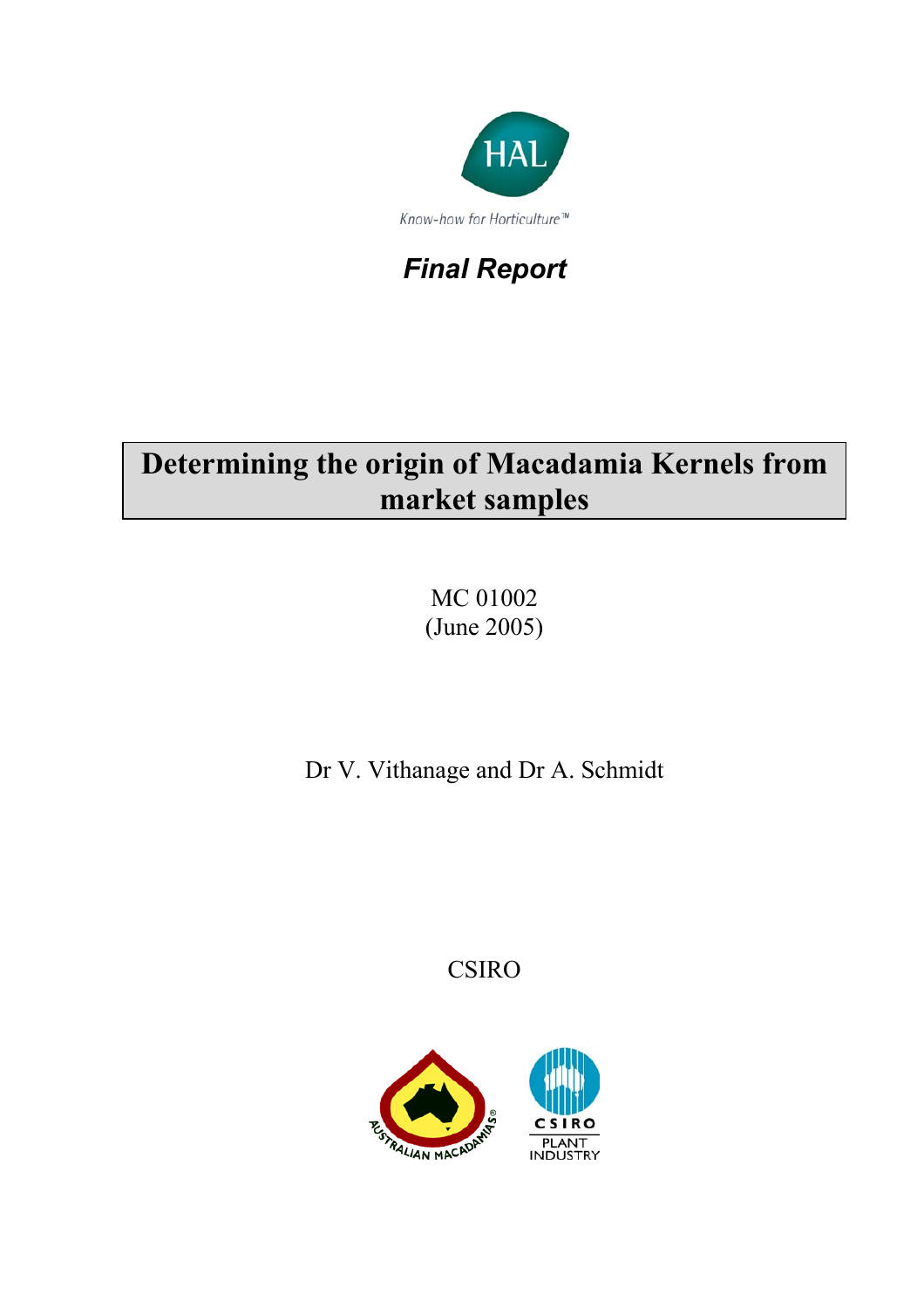## **Table of Contents**

| CHAPTER 4: DEVELOPMENT AND TESTING OF METHODS FOR EXTRACTION OF DNA FROM<br>ROASTED MACADAMIA KERNEL AND GENOTYPING USING DNA MARKERS 13 |  |
|------------------------------------------------------------------------------------------------------------------------------------------|--|
|                                                                                                                                          |  |
|                                                                                                                                          |  |
|                                                                                                                                          |  |
|                                                                                                                                          |  |
|                                                                                                                                          |  |
|                                                                                                                                          |  |
|                                                                                                                                          |  |
|                                                                                                                                          |  |
|                                                                                                                                          |  |
|                                                                                                                                          |  |
|                                                                                                                                          |  |
|                                                                                                                                          |  |
|                                                                                                                                          |  |
|                                                                                                                                          |  |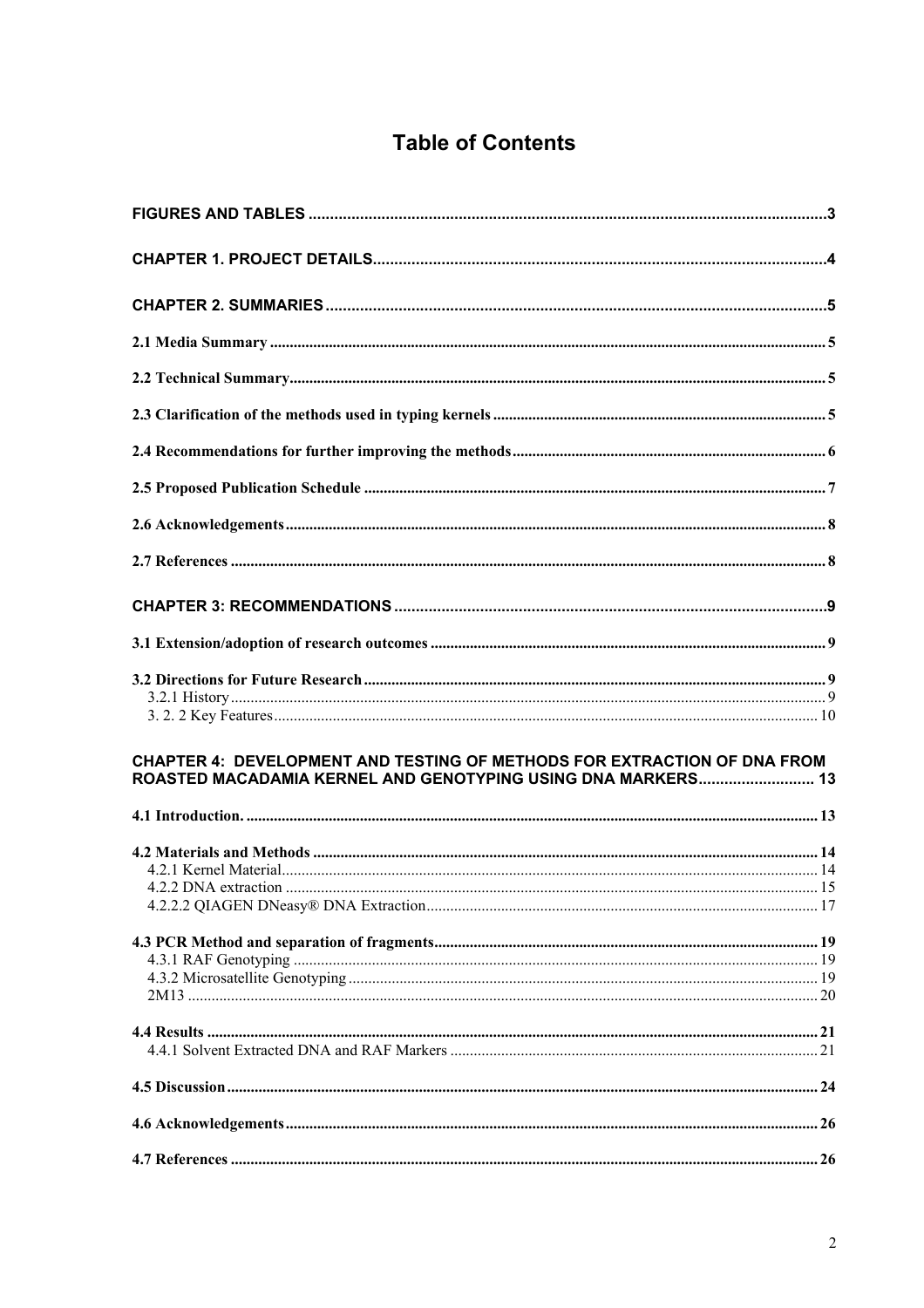## **Figures and Tables**

| FIGURE 4.1: FLOW CHART SUMMARY OF VICTOR PREP DNA EXTRACTION METHOD 16     |  |
|----------------------------------------------------------------------------|--|
| FIGURE 4.2: FLOW CHART SUMMARY OF QIAGEN PTY LTD DNEASY EXTRACTION METHOD  |  |
|                                                                            |  |
| TABLE 4.1: SUMMARY OF MICROSATELLITE MARKERS FOR MACADAMIA INTEGRIFOLIA 20 |  |
| FIGURE 4.3: MEAN NUMBER OF SCORABLE RAF BANDS AFTER FIVE DIFFERENT         |  |
|                                                                            |  |
|                                                                            |  |
| FIGURE 4.5: DNA OBTAINED USING THE DNEASY EXTRACTION PROCEDURE  23         |  |
| FIGURE 4.6: MICROSATELLITE PCR PRODUCTS FROM RAW, OIL-ROASTED AND AIR-     |  |
|                                                                            |  |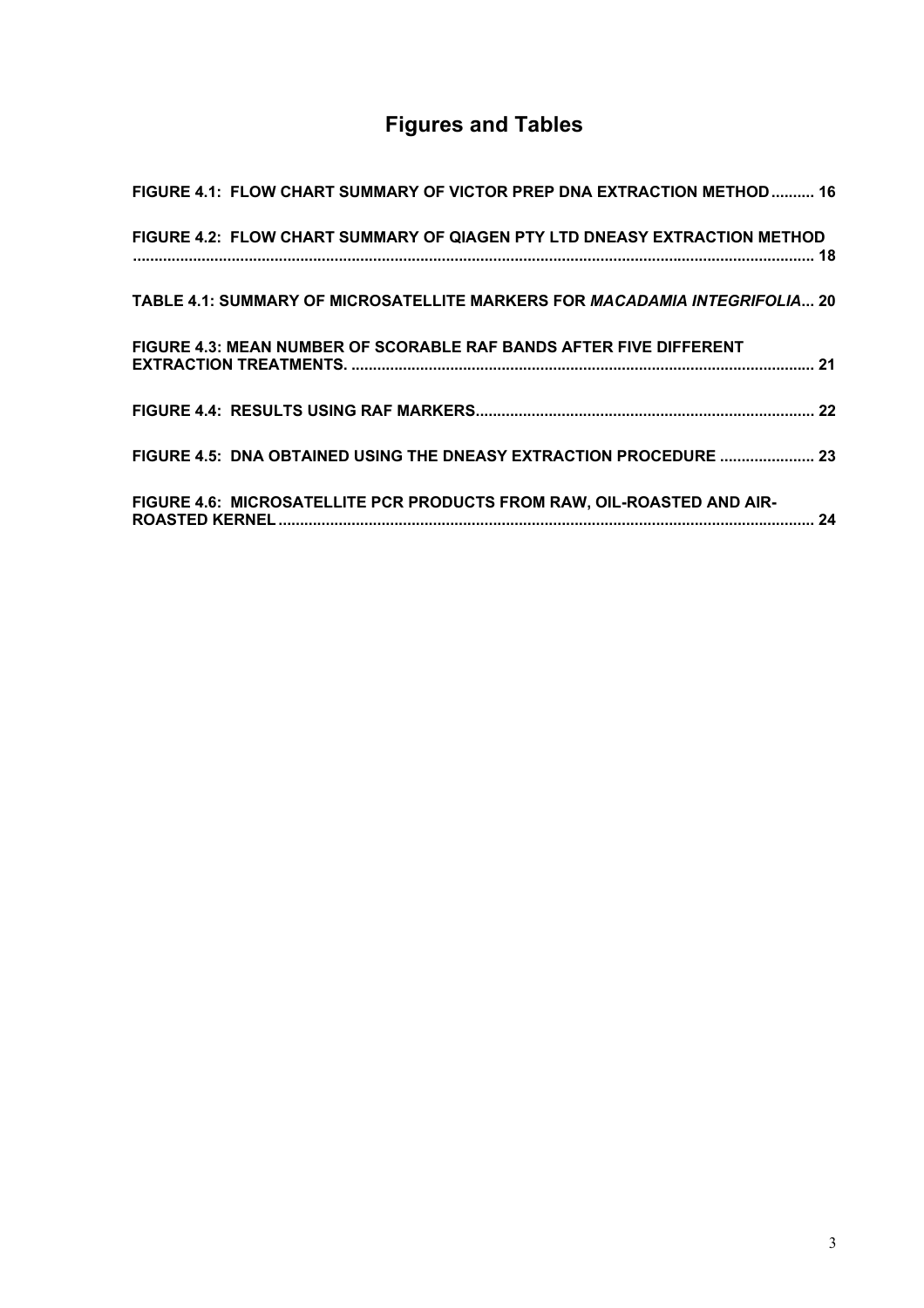## **Chapter 1. Project details**

**\_\_\_\_\_\_\_\_\_\_\_\_\_\_\_\_\_\_\_\_\_\_\_\_\_\_\_\_\_\_\_\_\_\_\_\_\_\_\_\_\_\_\_\_\_\_\_\_\_\_\_\_\_\_\_\_\_\_\_\_\_\_\_\_\_\_\_** 

#### 1 **Project Details**

| Project Title:<br><b>HAL Project Number:</b> | Determining the origin of Macadamia Kernels from market<br>samples<br>MC 01002                                                                                                                                                                                                                                                                                                                                   |
|----------------------------------------------|------------------------------------------------------------------------------------------------------------------------------------------------------------------------------------------------------------------------------------------------------------------------------------------------------------------------------------------------------------------------------------------------------------------|
| Project Leader:                              | DR V. Vithanage (Retired) and Dr C. A. McConchie<br><b>CSIRO</b><br><b>Plant Industry</b><br>Queensland Bioscience Precinct<br>306 Carmody Rd<br>St Lucia Qld 4067<br>Phone : 07 3214 7789<br>Fax: 07 3214 2272<br>Email: cameron.mcconchie@csiro.au                                                                                                                                                             |
| Other Key Personnel:                         | Dr Adele Schmidt, and Kirrilee O'Connor                                                                                                                                                                                                                                                                                                                                                                          |
| Purpose of the report:                       |                                                                                                                                                                                                                                                                                                                                                                                                                  |
|                                              | The main objectives of the project were to investigate:<br>A. Establish DNA extraction procedures for raw, dry roasted and oil<br>roasted kernel tissue of two known cultivars (e.g. A16 and Beaumont);<br>B. Develop a technique of identifying markers (STS, RAPD, RAF etc.)<br>using the extracted DNA to be used in typing kernels;<br>C. Extend the marker system to cover all commercial cultivars both in |
| Australia and overseas.                      |                                                                                                                                                                                                                                                                                                                                                                                                                  |
| Funding sources:                             | HAL, AMS, CSIRO and collaborating Growers                                                                                                                                                                                                                                                                                                                                                                        |
| Date of report:                              | <b>June 2005</b>                                                                                                                                                                                                                                                                                                                                                                                                 |

#### Disclaimer

*Any recommendations contained in this publication do not represent current HAL Limited policy. No person should act on the basis of the contents of this publication, whether as to matters of fact or opinion or other content, without first obtaining specific, independent professional advice in respect of the matters set out in this publication*

\_\_\_\_\_\_\_\_\_\_\_\_\_\_\_\_\_\_\_\_\_\_\_\_\_\_\_\_\_\_\_\_\_\_\_\_\_\_\_\_\_\_\_\_\_\_\_\_\_\_\_\_\_\_\_\_\_\_\_\_\_\_\_\_\_\_\_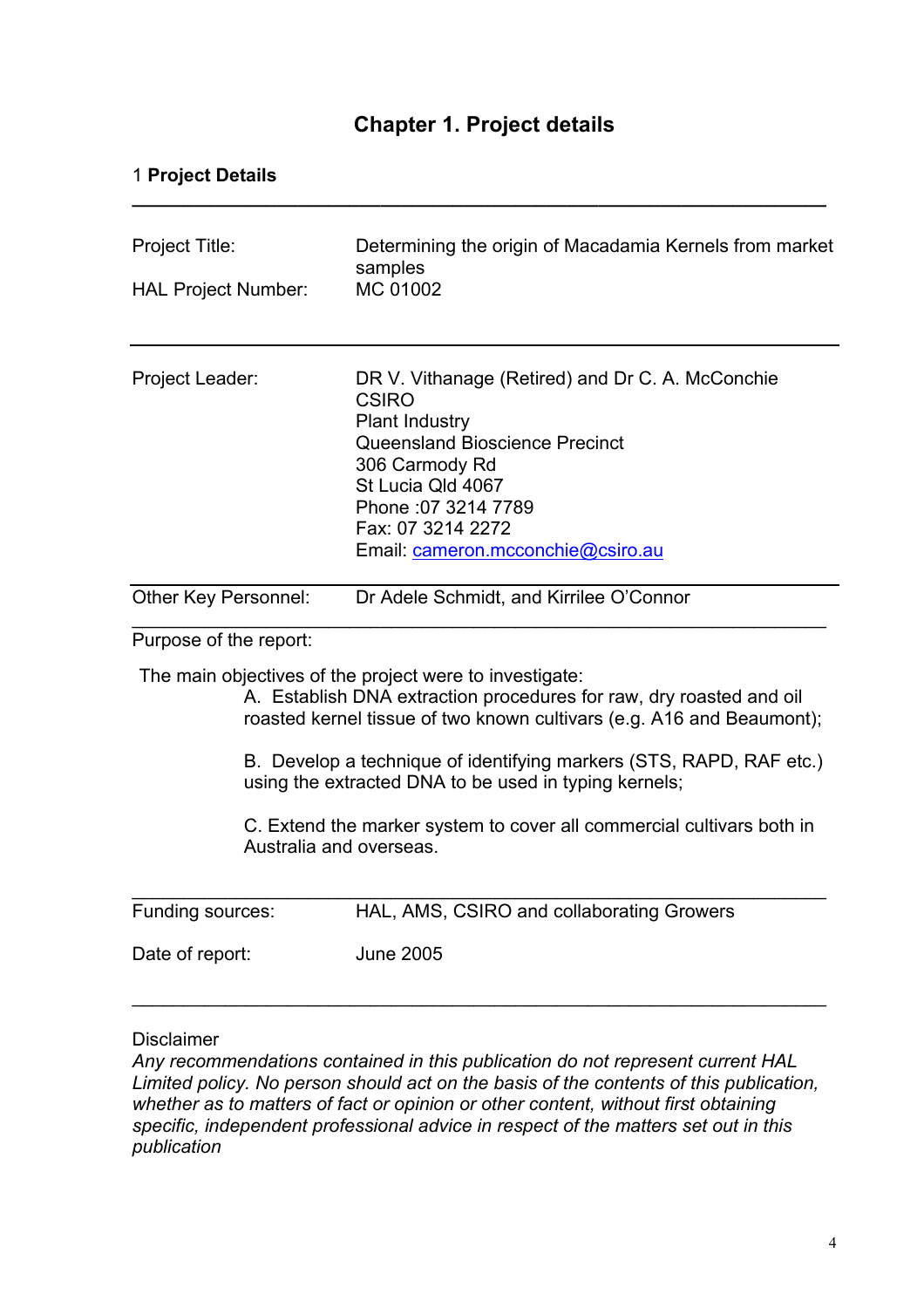## **Chapter 2. Summaries**

### **2.1 Media Summary**

There were two parts to this project; one was to establish a quick and efficient method of extracting DNA from processed kernel; the other was to demonstrate that the extracted DNA could be genotyped using a robust fingerprinting method.

Using a commercial DNA extraction protocol (DNeasy Extraction Protocol, QIAGEN Pty Ltd) we have generated high quality DNA from raw and air-roasted kernel that can be readily and easily genotyped at microsatellite loci. Oil-roasted kernel samples generated significantly lower quantities of DNA, but it was still possible to genotype these samples at microsatellite loci.

Use of co-dominant microsatellite loci provides a range of advantages over previously employed dominant markers (Jarne & Lagoda 1996; Parker et al. 1998) and, when genotypes of processed kernel are compared to reference genotypes drawn from different growing regions, this will allow the identification of kernel source/origin.

## **2.2 Technical Summary**

Current research has established a quick and efficient method of extracting DNA from raw and processed kernel, and generating DNA fingerprints from this DNA that can be used to identify kernel source/origin. Following investigation of a number of techniques, a combination of commercial DNA extraction procedure and genotyping at simple, single-locus microsatellite markers was identified as the most amenable to high-throughput analysis. The method works on raw, oil-roasted and air-roasted kernel.

## **2.3 Clarification of the methods used in typing kernels**

Previous DNA marker research on macadamia has focused on isozyme analysis for cultivar identification (Vithanage and Winks 1992), and studies of genetic diversity using isozymes (Aradhya et al. 1997) or RAPD (random amplified polymorphic DNA) and STMS (sequence-tagged microsatellite site) markers (Vithanage et al. 1998). The recently devised RAF (randomly amplified DNA fingerprinting) marker system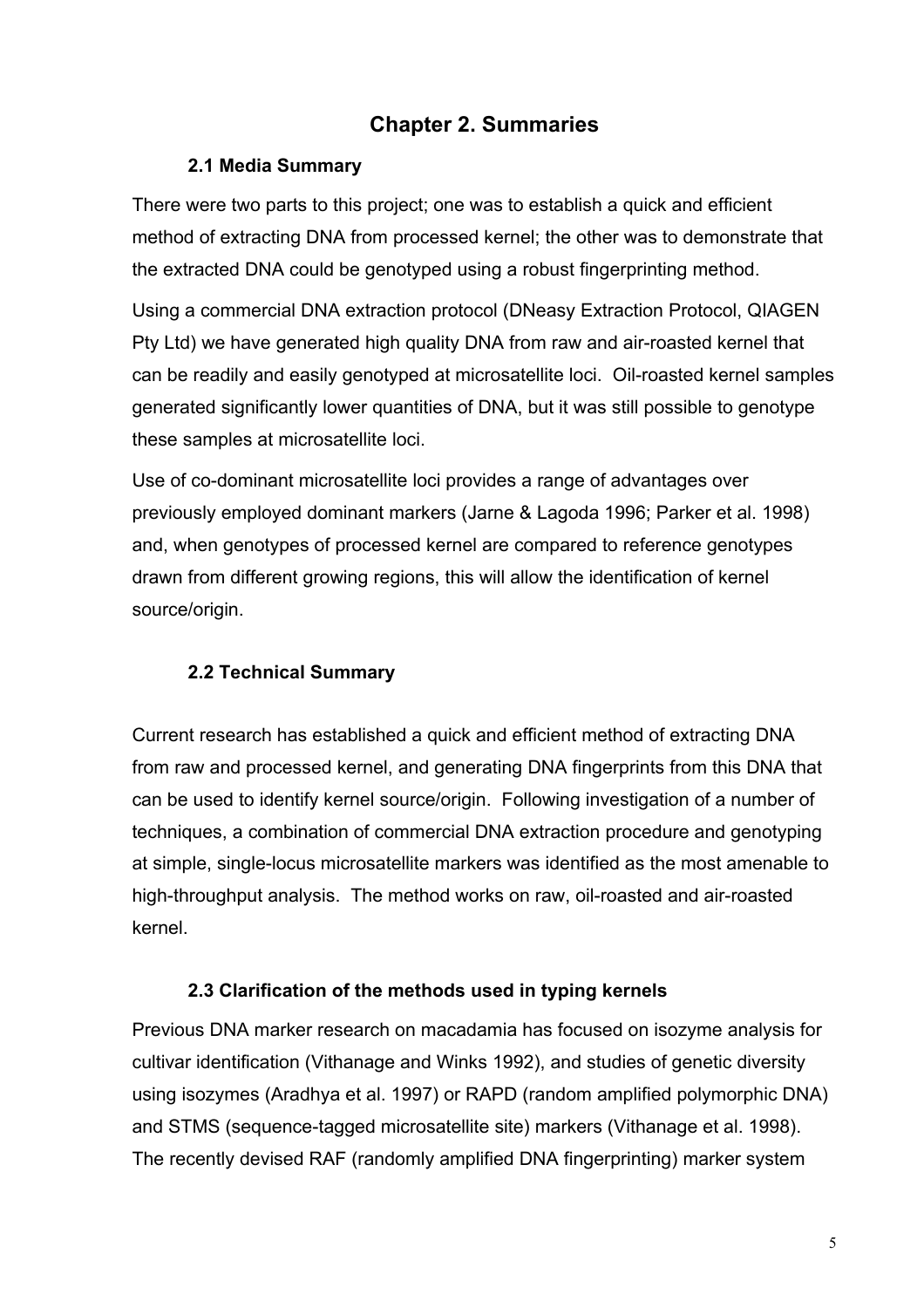(Waldron et al. 2002) readily generated sufficient numbers of reliable polymorphic markers for linkage mapping of macadamia (Peace et al. 2003), but these dominant markers are not ideal for studies that require identification of individual tree/kernel samples and/or populations (Jarne & Lagoda 1996; Parker et al. 1998).

Within the course of this study, early attempts to develop a reliable method for DNA extraction from raw and processed kernel (Chapter Three), failed to deliver DNA of sufficient quality for rapid high-throughput genotyping. A range of alternative DNA extraction protocols was employed to overcome this problem, including a preextraction treatment with solvent to remove excess oil. This protocol showed some initial success, but a range of technical and personnel issues prevented significant progress toward achievement of the project aims.

Following the appointment of a new research scientist in March 2005, an alternative commercial DNA extraction protocol was adopted. The method (DNeasy Extraction Protocol, QIAGEN Pty Ltd) allows for very high-throughput and produces high quality DNA from raw, oil-roasted and air-roasted kernel that is easily utilized in genotyping studies. Coupled with the development of a suite of new co-dominant microsatellite markers for use in a range of genetic studies in *Macadamia integrifolia* (and related species), the new DNA extraction procedure makes it possible to identify kernel source/origin from processed samples.

#### **2.4 Recommendations for further improving the methods**

The methodology developed here is designed to manually handle large numbers of samples. If the demand for this type of analysis is great and industry funding is forthcoming, then the methodology is readily amenable to automation at all stages:

- Using the current DNA extraction format, batches of up to 192 kernel samples can be processed in 1-2 hours.
- Amplification of microsatellite loci via PCR (polymerase chain reaction) can be performed in 1-2 hours for batches of up to 384 samples, with potential to amplify 2-5 loci in a single reaction.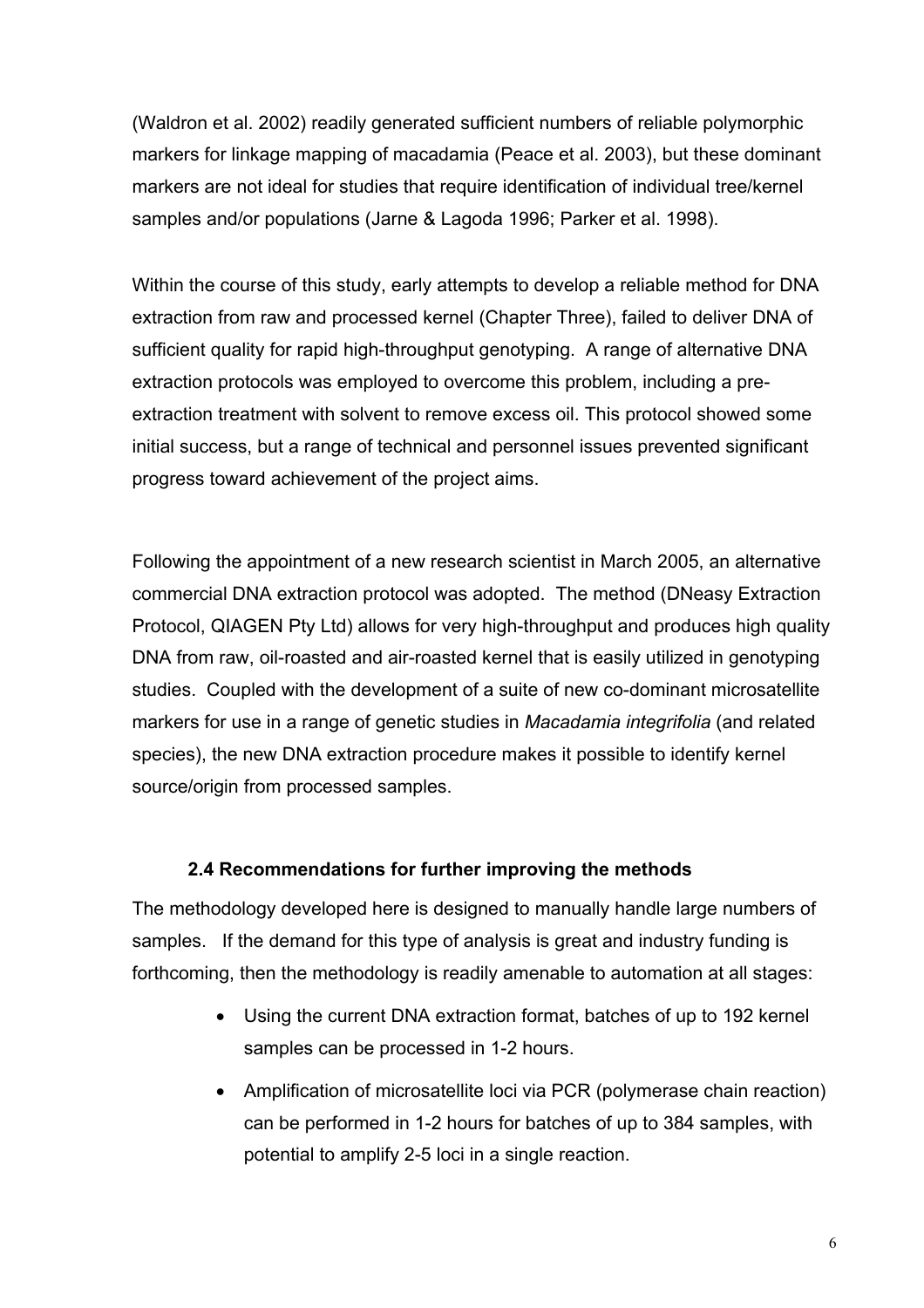• Analysis of PCR products can be fully automated through use of fluorescent labeling and laser detection systems.

The core aim of this project was to develop DNA extraction and genotyping methods that would, in future studies, allow the industry to determine the geographic origin of processed kernel. The successful identification of an efficient, reliable method for high-throughput DNA extraction and the development of a suite of co-dominant microsatellite markers, which are amenable to more meaningful analyses than previously employed dominant markers such as RAF (Jarne & Lagoda 1996; Parker et al. 1998) is critical. At present, there are 25 microsatellite markers available for genotyping of *Macadamia integrifolia* and related species and ongoing work within CSIRO Plant Industry should see this expanded to a suite of 100-200 markers over the next two years.

To make full use of the methodology and accurately determine the origin of kernel from processed samples, it will also be essential to identify reference genotypes of kernel from different geographic sources. This will require collection and genotyping of kernel from a variety of growing regions (both in Australia and overseas).

| Article                     | Proposed        | Proposed Journal         |
|-----------------------------|-----------------|--------------------------|
|                             | Submission date |                          |
| Methods of identifying the  | December 2005   | <b>AMS Bulletin</b>      |
| origin of macadamia kernels |                 |                          |
| from market samples         |                 |                          |
| Isolation and               | February 2005   | <b>Molecular Ecology</b> |
| Characterization of         |                 |                          |
| Microsatellite Loci from    |                 |                          |
| Macadamia integrifolia      |                 |                          |

#### **2.5 Proposed Publication Schedule**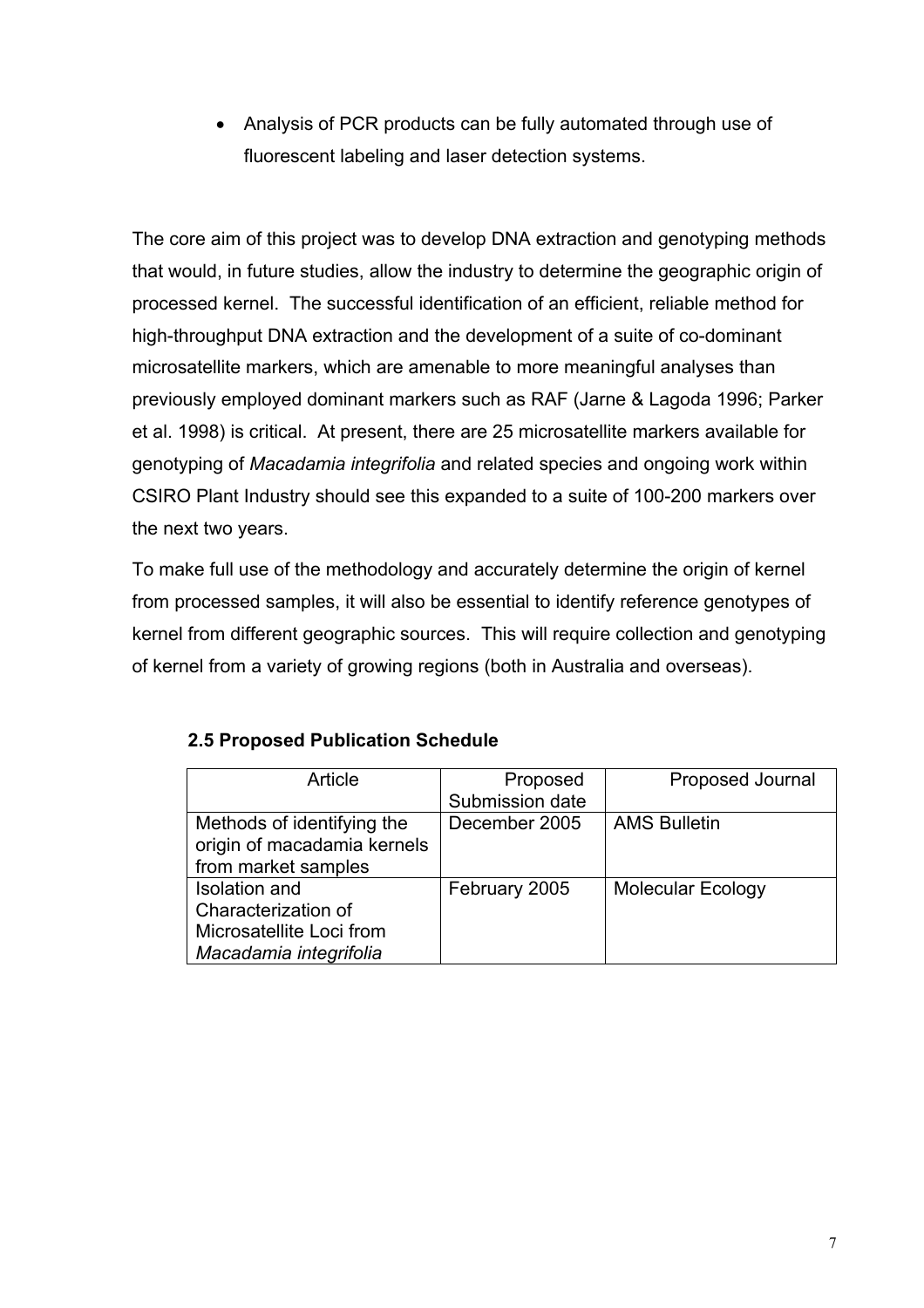#### **2.6 Acknowledgements**

We are indebted to Darren Burton for acting as project champion for the AMS and providing invaluable assistance and advice throughout the project. We also thank the AMS Industry Development Officer, Kim Jones of the AMS R & D committee for valuable advice at various stages of the project. We also thank Cameron McConchie and Cameron Peace for encouragement and advice throughout the project. Dr. Bernard Carroll's (Dept. of Biochemistry, University of Qld) valuable advice on methodology is gratefully acknowledged. We also thank the macadamia growers, Greg Sumner (Chevallum, Qld), Peter and Nancy Zeck (Nambukka Heads, NSW), Geoff Royal (Woolgoolga, NSW), Frank Hathaway (Lismore, NSW) and Peter Stace (Jiggi, NSW) for their co-operation and access to orchards and Marie O'Sullivan, CSIRO Mathematical and Information Sciences, for assistance in biometry. Further acknowledgements are given at the end of relevant chapters.

#### **2.7 References**

- Aradhya, M. K., Yee, L. K., Zee, F. T. and Manshardt, R. M. 1997. Genetic variability in *Macadamia*. *Genet. Res. Crop Evol*. 44: 1-14.
- Jarne, P. L., J.L. 1996. Microsatellites, from molecules to populations and back. Trends in Ecology & Evolution 11:424-429.
- Klimyuk, V. Carroll, B. J., Thomas, C. M., and Jones, J. D. G. (1993) Alkali treatment for rapid preparation of plant tissue for reliable PCR analysis. *The Plant Journal* **3**, 493-494.
- Parker, P. G., Snow, A.A., Schug, M.D., Booton, G.C., Fuerst, P.A. 1998. What molecules can tell us about populations: Choosing and using a molecular marker. Ecology 79:361-382.
- Peace C, Vithanage V, Carroll BJ, Turnbull C (2003) A genetic map of macadamia based on randomly amplified DNA fingerprinting (RAF) markers. *Euphytica,* 134:17-26
- Vithanage, V. and Winks, C. W. (1992). Isozymes as genetic markers for Macadamia. *Sci. Hort*. 49: 103-115.
- Vithanage, V., Hardner, C., Peace, C., Anderson, K. L., Meyers, N. and McConchie, C. (1998) Progress made with molecular markers for genetic improvement of macadamia. *Proceedings of the International Symposium on Biotechnology of Tropical and Subtropical species.* October 1997. Brisbane, Qld. Australia.
- Waldron J, Peace CP, Searle, IR, Furtado A, Wade N, Graham MW, Carroll BJ (2002) Randomly Amplified DNA Fingerprinting (RAF): a culmination of DNA marker technologies based on arbitrarily-primed PCR amplification. *J Biomed Biotech* 2:141-150.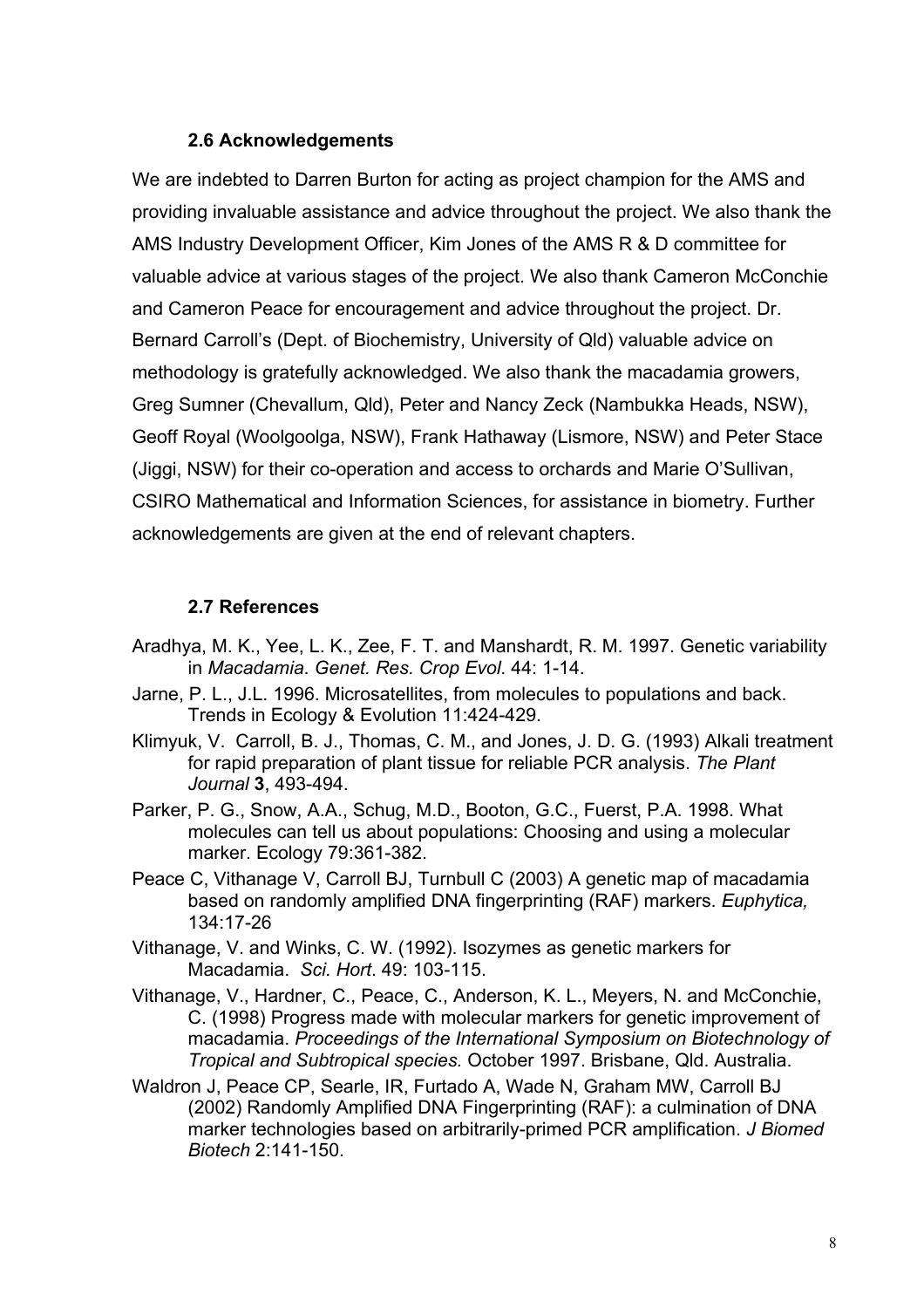## **Chapter 3: Recommendations**

#### **3.1 Extension/adoption of research outcomes**

Preliminary results from this investigation have been presented at industry meetings organised by the AMS R & D committee and Annual General Meetings of the Australian Macadamia Society. Any laboratory that is equipped to carry out DNA handling work can carry out the methodologies used and developed in this study. Since the DNA extraction protocol uses a commercial kit (Dneasy, QIAGEN Pty Ltd) it will not be possible to obtain patent protection for this method. There is a publication planned for the end of this year, subject to clearance by the industry.

#### **3.2 Directions for Future Research**

#### **3.2.1 History**

Macadamia production in Australia is expanding and the drive for export promotion is ever increasing. Macadamia kernels are bulked at harvest, processed and sold as mixed kernels. Therefore, once the product leaves the farm, the identity of the kernel is lost. The ability to trace a retail pack to identify varieties found in it will enable the industry to maintain a strict quality control regime to safeguard against unwanted microbial and chemical contamination and potential product adulteration by mixing with overseas cultivars.

The ability to trace the product to its origin will enable the industry to guarantee food safety and use the Australian logo to gain maximum promotional benefits for the Australian Industry. When the quantitative breeding program advances, new improved cultivars will be available for cultivation and it may be advantageous to market these new products under the Australian Macadamia Logo to harness the specific benefits associated with each type of kernel. With the forces of change operating globally in the horticultural sphere, consumers are concerned about issues such as "Genetically Modified Food", "Chemical Residues" "Organic Food" etc. The best method of answering or countering consumer concerns is to be able to trace the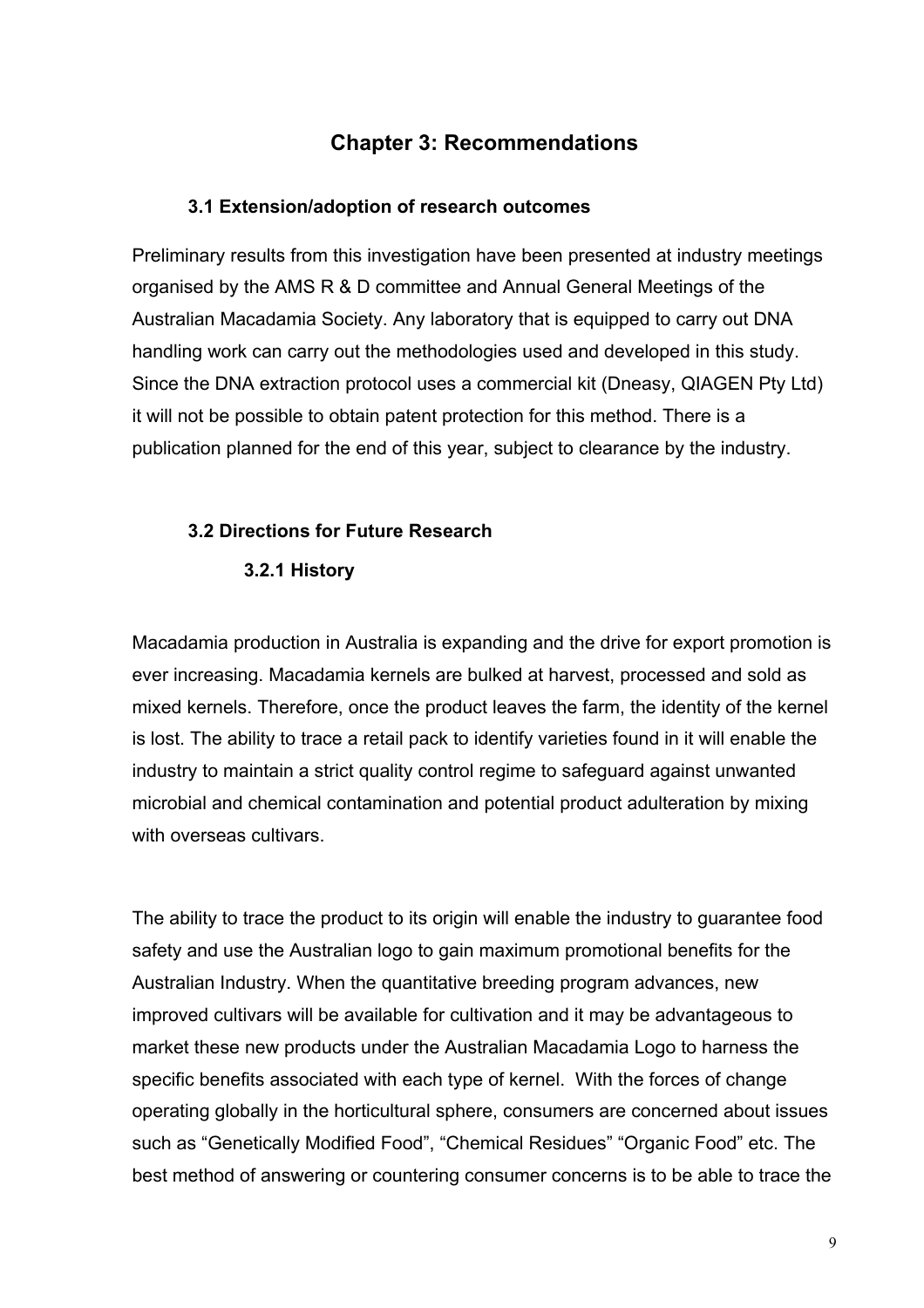origin of a product. This will not only help maintain quality standards, but also effectively trace the source of any outbreaks of microbial or chemical contamination and act as a deterrent to product adulteration by mixing with other cultivars to gain undue advantage through use of the Australian logo. A robust kernel typing system will assist in implementing a scheme for product identification. The technology will also be readily adaptable to check for the presence of GMO (genetically modified organism) material.

As part of the macadamia-breeding project, techniques have been developed to extract quality DNA from mature leaves that is required for genetic mapping (Vithanage and Peace 1999). Unlike leaf DNA, kernel DNA comes from the first set of leaves of the embryo and has only half the maternal DNA component. The other half could come from self-pollen or from any other pollen source. Therefore, the maternal parent needs to be identified only from half of the genetic make up. Preliminary tests carried out at our laboratories indicated that DNA could be extracted and detected from kernels dry roasted up to  $180^{\circ}$ C for 12 minutes. However, visualisation of DNA from oil-roasted kernels could not be visualized using standard electrophoretic methods. Theoretically, DNA can be extracted not only from fresh tissue, but also from mummified fossil tissue and also long-stored museum/herbarium specimens (Houde & Brown 1988; Paabo 189; Paabo et al. 1989; France & Kocher 1996). In practice however, many refinements are needed to the existing methodologies to accommodate a different type of source material.

#### **3. 2. 2 Key Features**

Using a commercial DNA extraction protocol (DNeasy Extraction Protocol, QIAGEN Pty Ltd) we have generated high quality DNA from raw and air-roasted kernel that can be readily and easily genotyped at microsatellite loci. Oil-roasted kernel samples generated significantly lower quantities of DNA, but it was still possible to genotype these samples at microsatellite loci.

Use of co-dominant microsatellite loci provides a range of advantages over previously employed dominant markers (Jarne & Lagoda 1996; Parker et al. 1998) and, when genotypes of processed kernel are compared to reference genotypes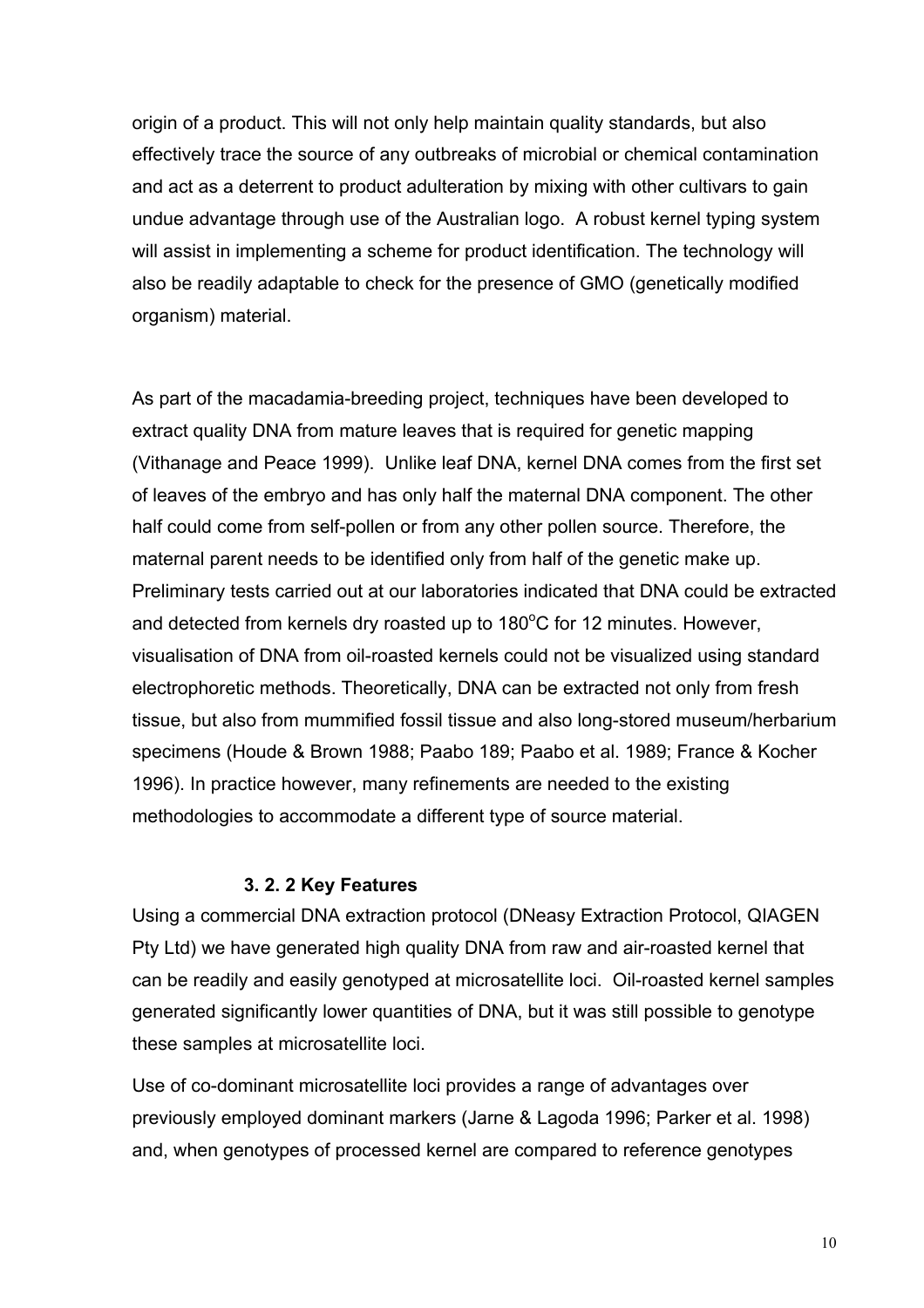drawn from different growing regions, this will allow the identification of kernel source/origin.

#### **3.2.3 Questions Raised**

The core aim of this project was to develop DNA extraction and genotyping methods that would, in future studies, allow the industry to determine the geographic origin of processed kernel. The successful identification of an efficient, reliable method for high-throughput DNA extraction and the development of a suite of co-dominant microsatellite markers, which are amenable to more meaningful analyses than previously employed dominant markers such as RAF (Jarne & Lagoda 1996; Parker et al. 1998) is critical. At present, there are 25 microsatellite markers available for genotyping of *Macadamia integrifolia* and related species and ongoing work within CSIRO Plant Industry should see this expanded to a suite of 100-200 markers over the next two years. To make full use of the methodology and accurately determine the origin of kernel from processed samples, it will be essential to establish reference genotypes of kernel from different geographic sources by collecting and genotyping kernel from a variety of growing regions (both in Australia and overseas).

The oil and air-roasting methods used in this study are common industry procedures and the successful isolation of high quality DNA from roasted kernel makes it possible to identify kernel origin. There is however, a range of alternative processing procedures and macadamia kernel is used in a variety of products (e.g. cakes, biscuits, confectionary). Having isolated quality DNA from kernel that has been roasted at high temperatures (125-135°C), it is likely that the DNA extraction procedure we have used will work on kernel processed using methods that are less destructive to nucleic acids, but the extraction procedure has not yet been tested on alternatively processed products.

## **References**

- France, S. C., and T. D. Kocher. 1996. DNA sequencing of formalin-fixed Crustaceans from Archival Research Collections. Molecular Marine Biology and Biotechnology 5:304-313.
- Houde, P., and Brown, M.J. 1988. Museum specimens as a source of DNA for studies of Avian phylogeny. Auk 105:773-779.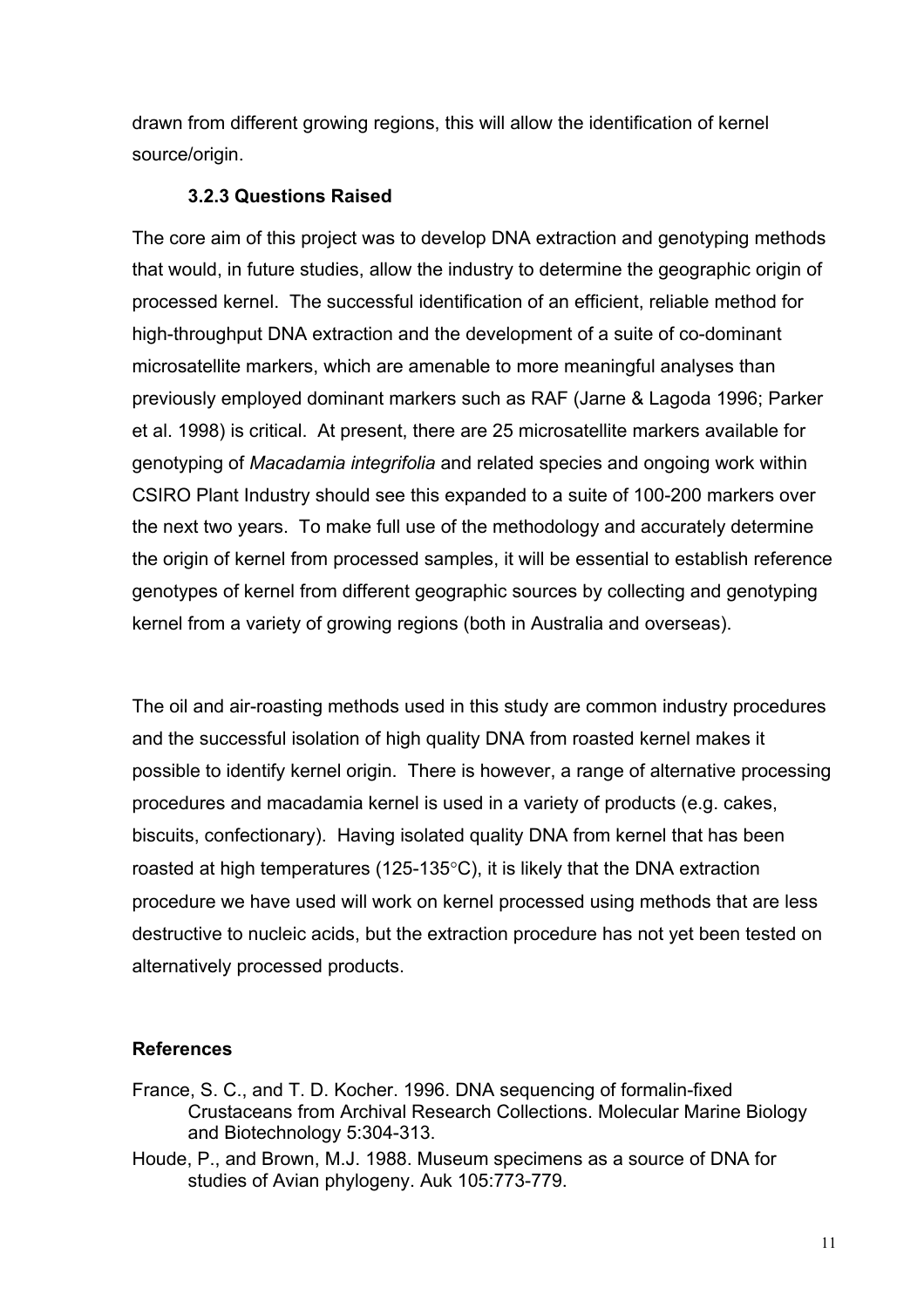- Paabo, S., Higuchi, R.G., Wilson, A.C. 1989. Ancient DNA and the polymerase chain reaction: The emerging field of molecular archaeology. The Journal of Biological Chemistry 264:9709-9712.
- Paabo, S. 1989. Ancient DNA: Extraction, characterization, molecular cloning and enzymatic amplification. Proceedings of the National Academy of Sciences of the United States of America 86:1939-1943.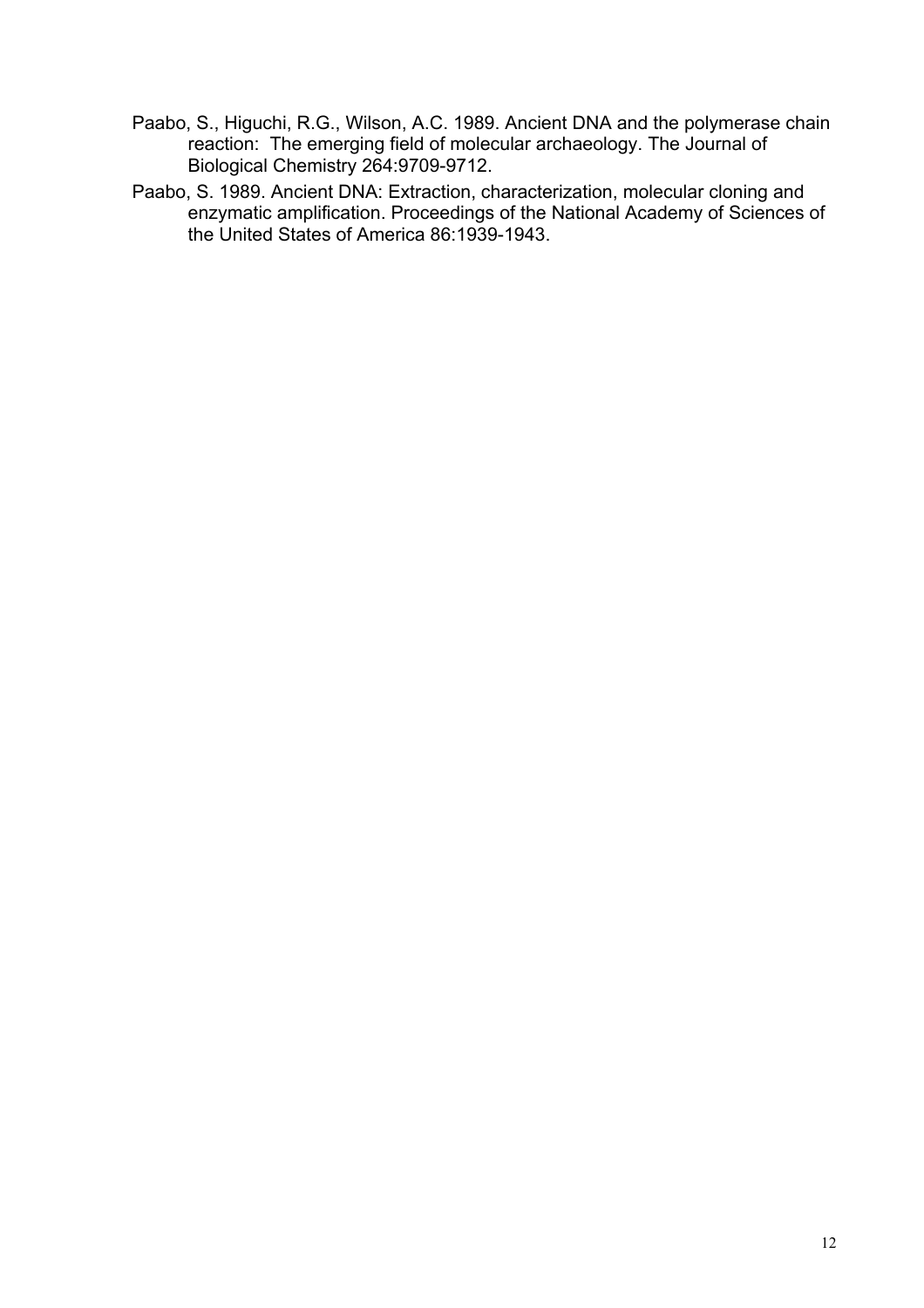## **Chapter 4: Development and Testing of Methods for Extraction of DNA from Roasted Macadamia Kernel and Genotyping using DNA Markers**

A.L. Schmidt, K. O'Connor and V. Vithanage

#### **4.1 Introduction.**

Macadamia is a high value crop that is native to Australia, but grown in many countries. Macadamia kernels are bulked at harvest, and processed/sold as mixed kernels. Therefore, once the product leaves the farm, the identity of the kernel is lost. The ability to trace a retail pack to identify varieties found in it will enable the industry to maintain a strict quality control regime to safeguard against unwanted microbial and chemical contamination and potential product adulteration by mixing with other overseas cultivars. Such a system would also allow the industry to use the Australian Macadamia logo to capture maximum promotional benefits for the Australian industry. Consumer concerns about "Genetically Modified Food" and "organic" food can also be addressed if the industry can guarantee the origin of the kernel in retail packs.

Product adulteration has been identified as a major problem in the food industry, irrespective of whether the food product is solid or liquid. Examples include dilution of high cost vegetable oil and fruit juice with cheaper varieties, mixing of honey with other forms of sugar and combination of cows milk with other types of milk. Various methods of detecting such adulterations have been developed and these are critical in maintaining quality control of food products. Gas chromatography has been employed to detect differences in delta 13C values (arising through different modes of carbon fixation) and thereby: a) distinguish maize oil from other oils (Woodbury et al 1995) and; b) detect different types of sugars in fruit juices (Krueger, 1988). Detecting differences in the levels and type of tocopherols with the help of reversephase HPLC has also been an effective method of detecting adulterations of oils (Dionisi et al 1995). ELISA techniques have been successfully used to detect both the presence of almond components in processed foods (Hlywka, et al 2000) and the treatment of meat with casein (Smith, 1992) and sterol determination has been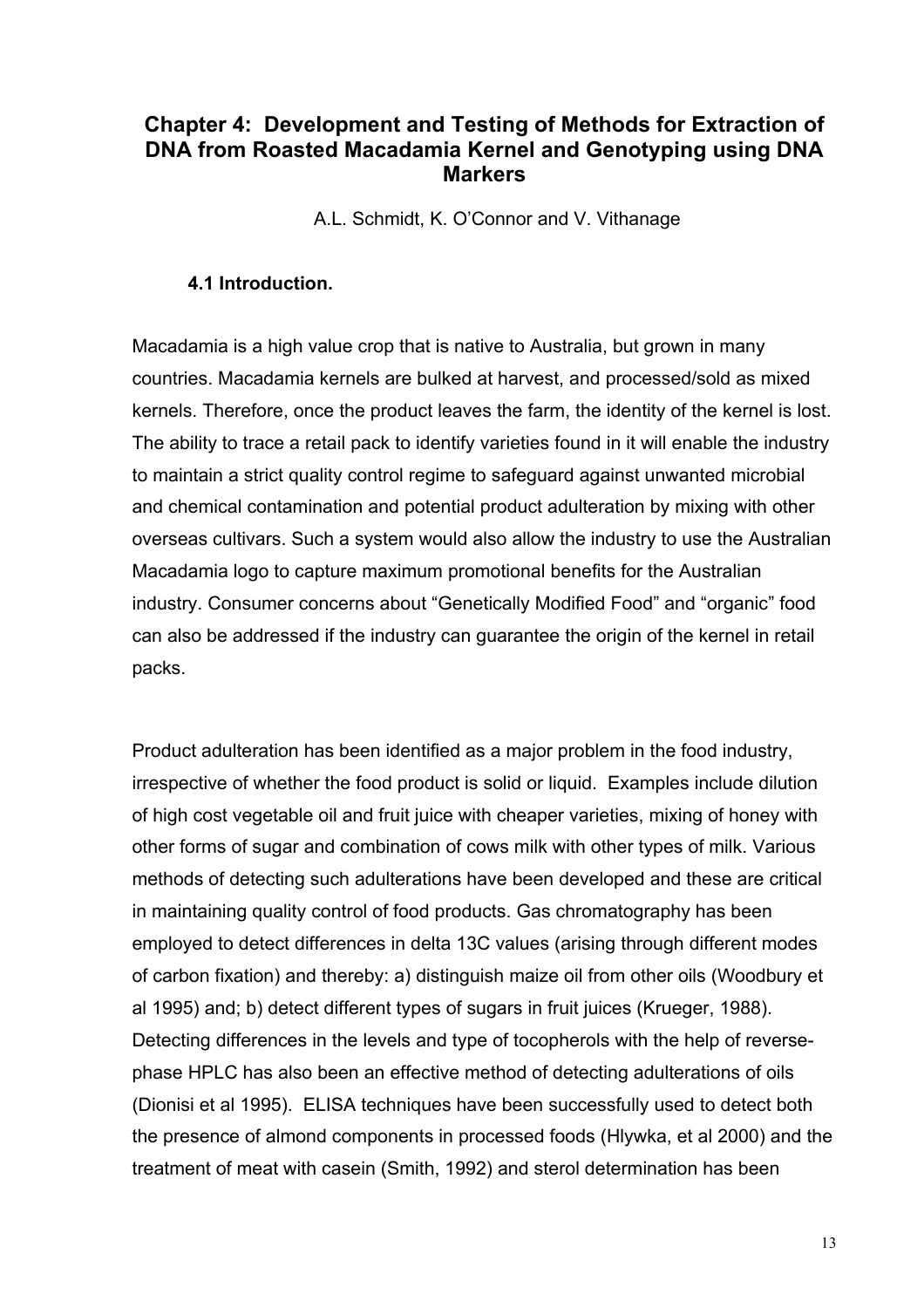developed as an effective method for detection of vegetable oil in ice cream (Sheppard, et al 1985).

The detection of food adulteration has important consequences for both human health, and the protection of various industries. With regard to protection of product quality, DNA based techniques represent a recently developed, but particularly powerful tool (Deroin et al 1999). For example, development of DNA marker technologies has allowed identification of the species origin in a variety of dairy products (Plath, et al 1997). However, discrimination between varietal differences of a single species of plant or animal in adulterated food has always been a difficult task. To develop and implement such a system requires the development of methods to:

- a) Extract DNA from processed food products
- b) Genotype that DNA in a manner that will allow identification of product source.

This study is concerned with developing methods that will allow identification of source cultivars from kernel, in both raw and processed states.

#### **4.2 Materials and Methods**

#### **4.2.1 Kernel Material**

Preliminary testing of DNA extraction and genotyping methods used kernel from a single cultivar, 849. Kernel was divided into three treatment groups:

- a) Raw kernel
- b) Oil-Roasted kernel (125°C for 12 minutes)
- c) Air-roasted kernel (135°C for 12 minutes)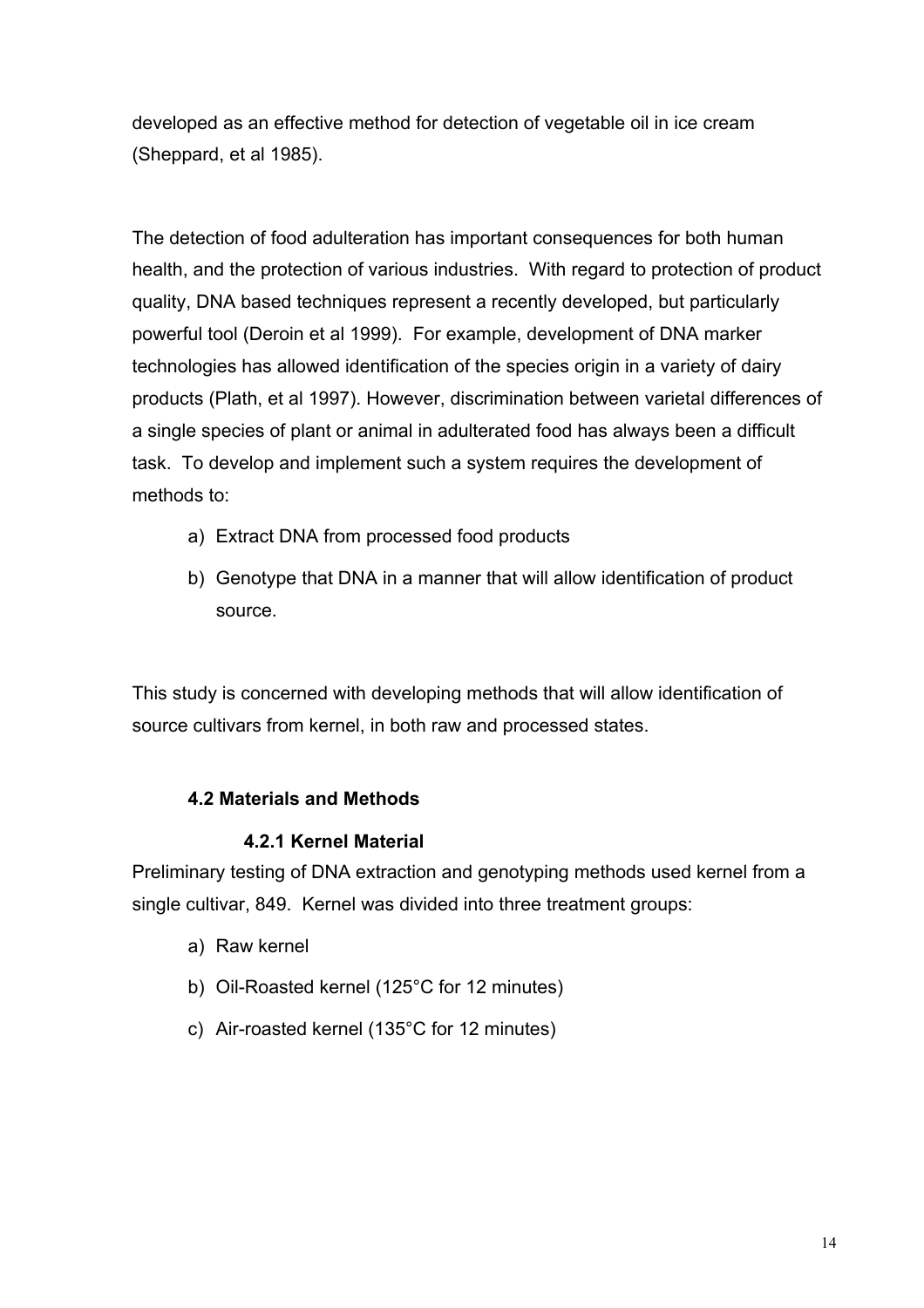#### **4.2.2 DNA extraction**

The research project was conducted in two phases, under the control of two separate research scientists, meaning development of methodologies was also undertaken in two separate phases. The first method of DNA extraction, developed under the first research scientist, was based on a previously published 'Victor Prep' method (Klimyuk et al 1993) with some modifications, details of which are indicated below. During the second phase of the work, the Victor Prep method, which had performed inconsistently since 2001, was abandoned in favor of a commercial DNA extraction protocol.

#### **4.2.2.1 Victor Preps**

Victor Prep extractions were conducted in accordance with the published protocol (Klimyuk et al 1993), incorporating an additional solvent extraction of the lipid rich tissue. Several solvents and solvent mixes were tested and the preferred solvent was hexane:isopropanol. Other solvents tested included chloroform, hexane, chloroform:methanol, acetone and isopropanol. All of these solvents performed adequately, with the exception of isopropanol, which performed worse than a control treatment with distilled water.

The complete Victor Prep extraction protocol is summarized in Figure 4.1.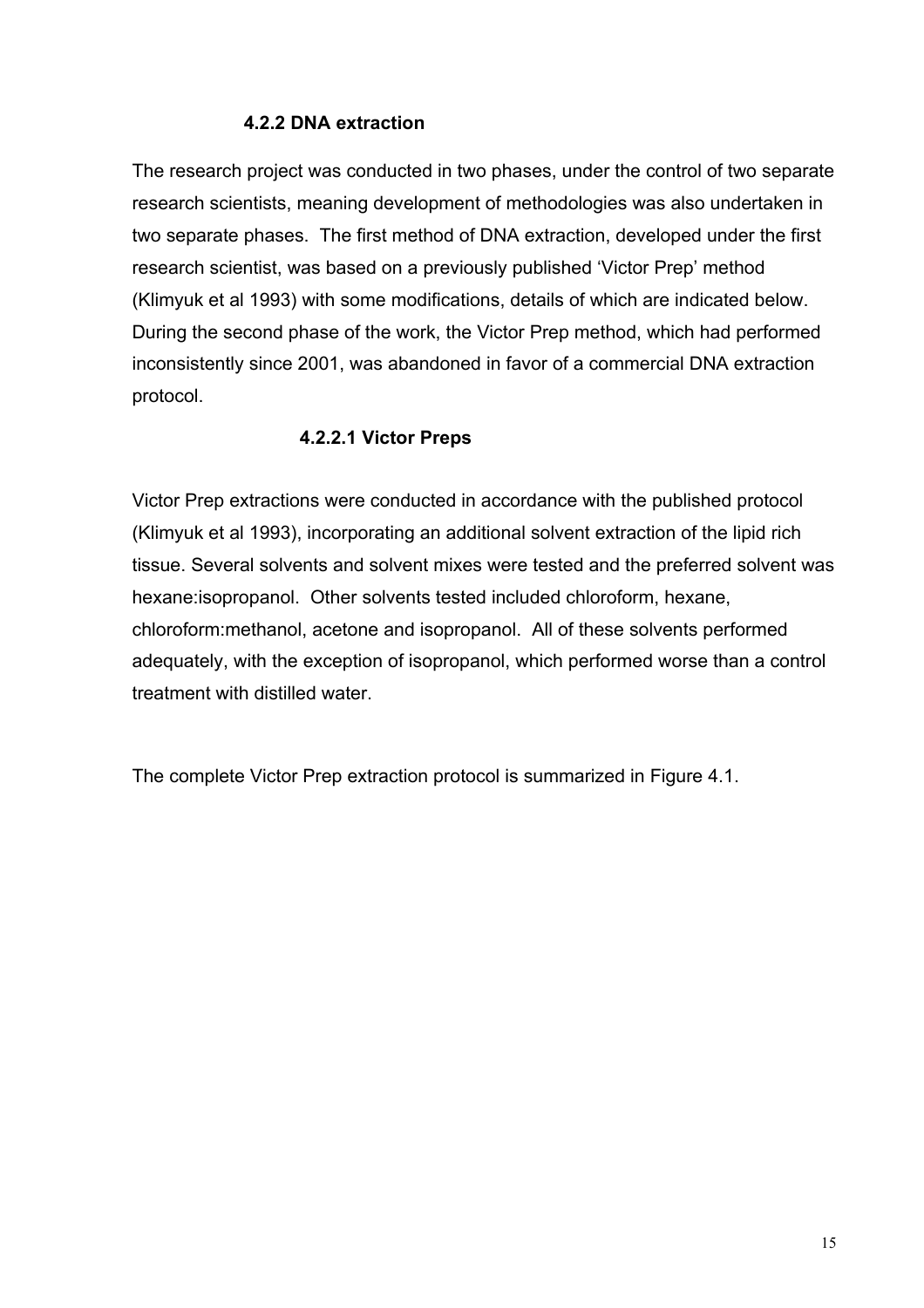1. Place ~10mg of thinly sliced kernel tissue into 2ml tube.

2. Fill tube with ~1.5mL hexane:isopropanol (3:2). Closed lid tightly, and incubate at RT, with shaking, overnight.

Remove solvent and allow kernel to air dry

3. Transfer a subsample (~2mg) of the kernel tissue into a 1.5ml tube with a hole in the lid (18 gauge needle worked well).

Place tube on ice (and keep on ice until step 4).

Add 150ul of NaOH solution into each tube, leaving the lid open.

Vacuum infiltrate for 10min.

Release vacuum and repeat for 10min.

Release vacuum.

4. Boil (100ºC on dry block heater) for 10min. Remove from heat and add 185ul of Tris+HCl.

Return to heat for 3min

5. Remove a small ( $\sim$ 1mm<sup>3</sup>) piece of kernel and drain briefly on absorbent paper and transfer directly into PCR solution.

## **Figure 4.1: Flow Chart Summary of Victor Prep DNA Extraction Method**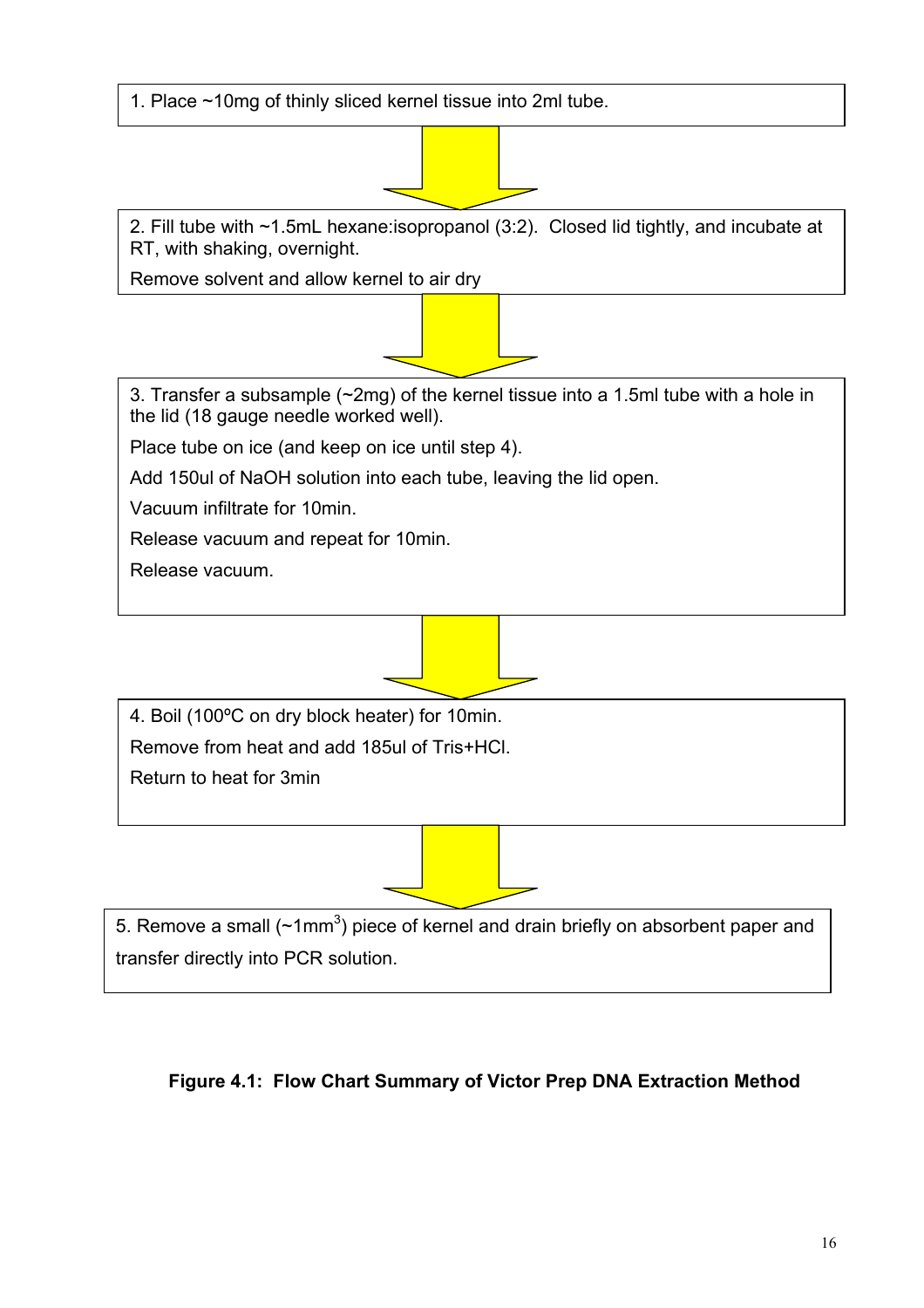### **4.2.2.2 QIAGEN DNeasy® DNA Extraction**

Following inconsistent results from a range of DNA extraction procedures, including Victor Preps and standard CTAB-lysis procedures, the QIAGEN Pty Ltd (Melbourne) DNeasy® DNA extraction protocol was selected from a range of commercial DNA extraction protocols for the following reasons:

- The method includes several steps that remove oils, detergents, proteins, polysaccarides and other problematic compounds found in plant tissues.
- Kits can be purchased in a high-throughput format that allows simultaneous processing of 96 samples within a single plate. This format is compatible with 96-well PCR machines.
- The method requires little or no specialized equipment and all required reagents are supplied with the DNA extraction kit.

The DNeasy extraction protocol is summarized in Figure 4.2.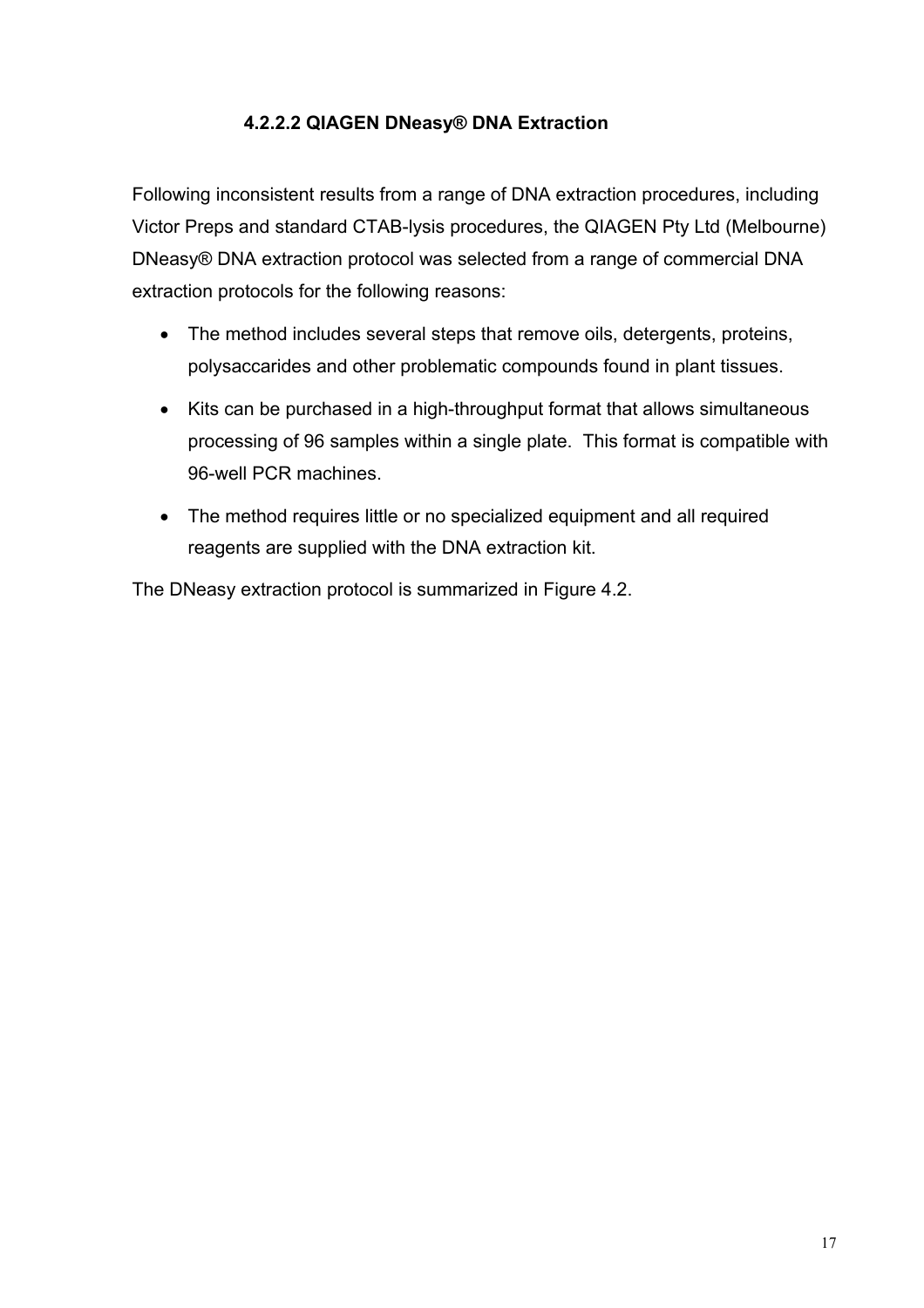1. Grind ~100-400mg of kernel to a fine powder under liquid nitrogen.

2. Add 400 $\mu$ L of Buffer AP1 and 4 $\mu$ L of RNAse A (100mg/mL). Incubate at 65°C for 10 minutes, mixing 2-3 times during incubation



3. Add 130µL of Buffer AP2. Mix and incubate on ice for 5 minutes.

Centrifuge for 5 minutes at 20 000g.

Apply lysate to the QIAshredder Mini Spin Column and centrifuge for 2 minutes at 20 000g.

Transfer flow-through to a new tube.

4. Add 1.5 x volume of Buffer AP3/E to the cleared lysate and mix by pipetting.

Apply mixture to the DNAeasy Mini Spin column.

Centrifuge for 1 minute at 6000g and discard flow through.

5. Wash column once by adding 0.5mL of Buffer AW and centrifuging for 1 minute at 6000g.

After removing flow-through, centrifuge column for 2 minutes at 20 000g to dry the membrane.

7. Elute DNA by adding 0.1mL of Buffer AE (pre-heated to 65°C). Incubate at room temperature for 5 minutes and centrifuge for for 1 minute at 6000g.

## **Figure 4.2: Flow Chart Summary of QIAGEN Pty Ltd DNeasy Extraction Method**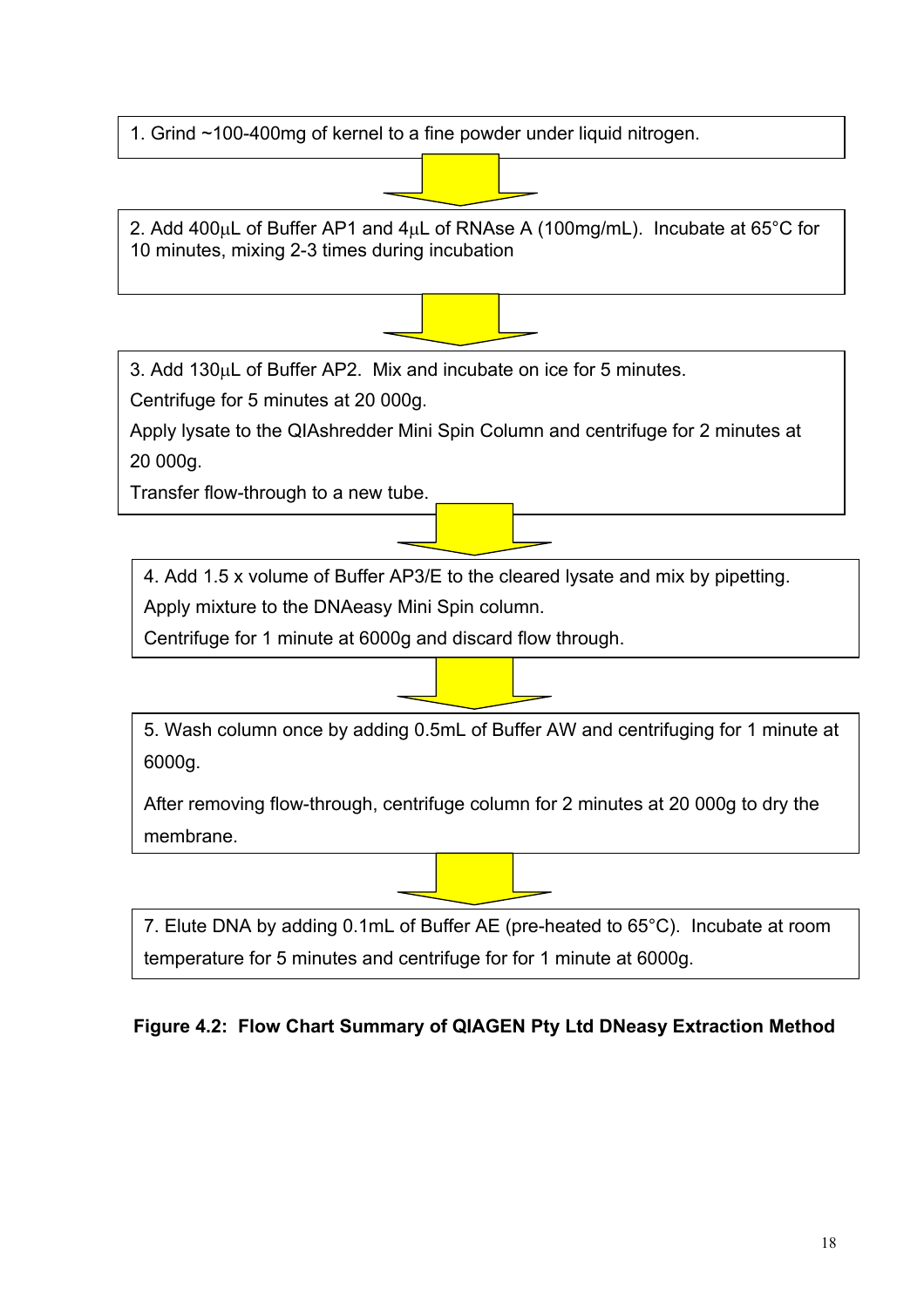#### **4.3 PCR Method and separation of fragments**

#### **4.3.1 RAF Genotyping**

The amplification reaction for RAF analysis (Peace et al 2003) was performed in volumes of 4.0 µl consisting of the smallest piece of kernel described above (20 ng of macadamia genomic DNA as control), 1.5U of Stoffel Fragment (PE Biosystems)), 1.0 µl of 10 x DAF buffer (25 mM Tris, pH 8.0, 25 mM KCl, 12.5 mM MgCl<sub>2</sub>), 10 µmol of primer (Operon Technologies), 0.062 mM dNTP, 2.4 μl of water and 0.25 μl  $\alpha$ -<sup>33</sup>PdATP. After 5 min at  $94^{\circ}$  C, 30 cycles of PCR were performed (denaturation 30 s at 94<sup>0</sup> C; annealing 1 min each at 57<sup>0</sup>C, 56<sup>0</sup>C, 55<sup>0</sup>C and 54<sup>0</sup>C ; and an extension 5 min at 72 $\mathrm{^{0}C}$  ) using a fast thermal cycler (Corbett PC-960).

The amplified products of PCR reactions were separated on a 5% denaturing polyacrylamide gel (Waldron et al 2002) for 2.75 – 3.0 h at 90 W per gel (Bio-rad apparatus). The gels were dried and exposed on Hyperfilm overnight.

#### **4.3.2 Microsatellite Genotyping**

Prior to 2005, the pool of microsatellite markers for use in *Macadamia integrifolia* consisted of two sequence tagged microsatellites and three RAF-derived microsatellites identified during previous projects (Table 4.1). To increase the power of genetic analysis and develop the capacity for further studies, additional microsatellite markers are currently being developed within CSIRO Plant Industry. As at June 2005, the pool of new microsatellite loci includes ~25 new markers and, for the purposes of this study, DNA samples were genotyped at four of these markers (Table 4.1).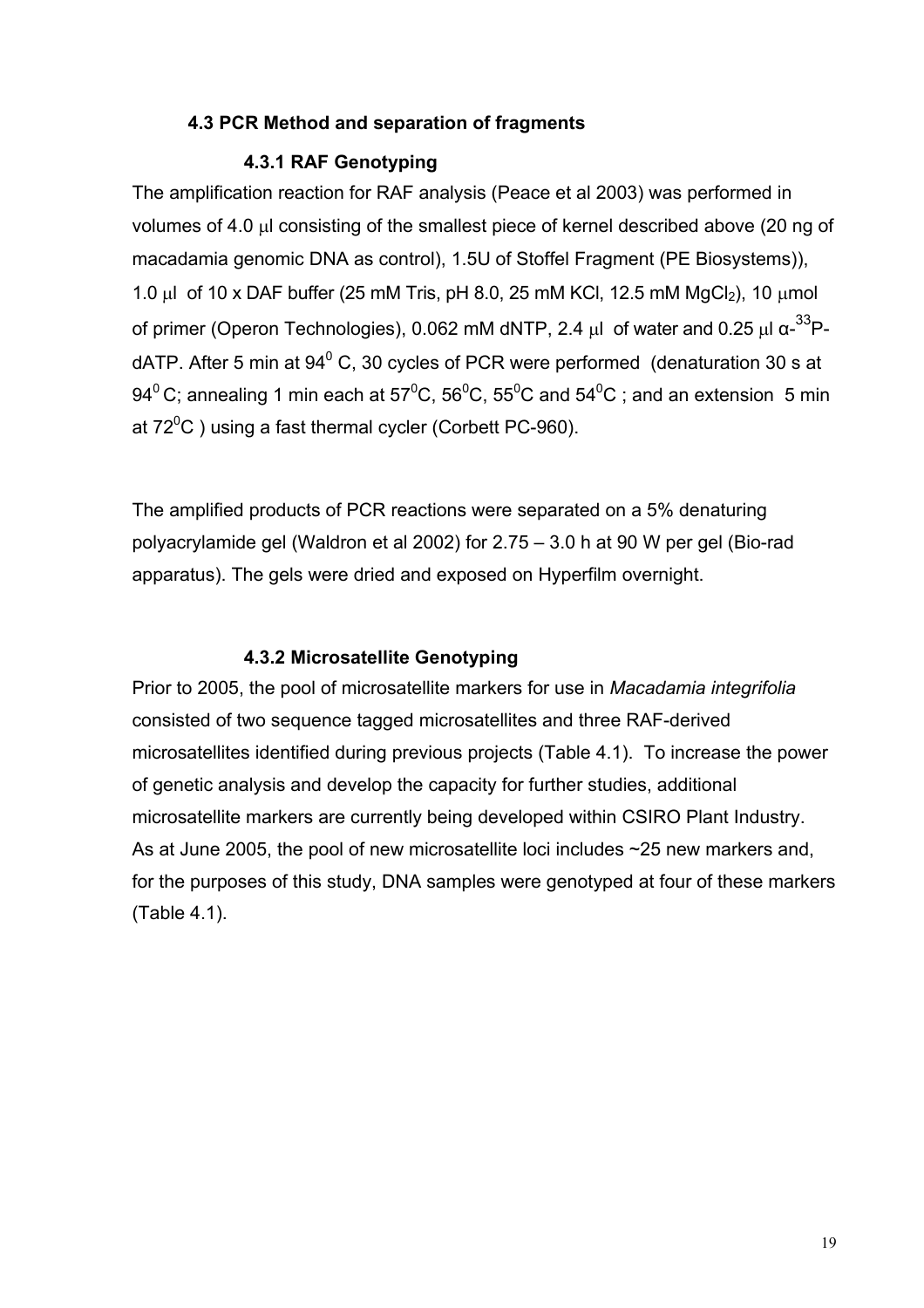#### **Table 4.1: Summary of Microsatellite Markers for** *Macadamia integrifolia*

The markers *2M13, 62M13, 143Mi, 172Mi* and *100Mi* were developed during previous studies, as indicated. *Min*µ*S* markers were developed during the course of this project. It is expected that a suite of 50-100 *Min*µ*S* markers will be available by January 2006. Note that primers for the MinµS0004 locus amplified two loci, scored as MinµS0004A and MinµS0004B.

| <b>Marker ID</b>       | <b>Marker Description</b>         | <b>Repeat Motif</b> | <b>Marker Source</b>                               |
|------------------------|-----------------------------------|---------------------|----------------------------------------------------|
| 2M13                   | Sequence tagged<br>microsatellite | Unrecorded          | Vithanage et al. 2002                              |
| 62M13                  | Sequence tagged<br>microsatellite | Unrecorded          | Vithanage et al. 2002                              |
| 143Mi                  | RAF-derived microsatellite        | Unrecorded          | Vithanage et al. 2001                              |
| 172Mi                  | RAF-derived microsatellite        | Unrecorded          | Vithanage et al. 2001                              |
| 100Mi                  | RAF-derived microsatellite        | Unrecorded          | Vithanage et al. 2001                              |
| MinuS0002              | Enriched microsatellite library   | (CA)n               | Schmidt et al., expected<br>publication early 2006 |
| Min <sub>u</sub> S0004 | Enriched microsatellite library   | (GT)n               | Schmidt et al., expected<br>publication early 2006 |
| MinuS0005              | Enriched microsatellite library   | Imperfect<br>(GA)n  | Schmidt et al., expected<br>publication early 2006 |
| Min <sub>u</sub> S0007 | Enriched microsatellite library   | (GA)n               | Schmidt et al., expected<br>publication early 2006 |

Amplification of microsatellite loci derived from the enriched genomic library was performed in 7µL reactions containing 1 x PCR buffer (FisherBiotech International Ltd), 1.5mM MgCl<sub>2</sub>, 0.2mM lowC dNTPs (10mM dATP, 10mM dTTP, 10mM dGTP, 1mM dCTP),  $9\mu$ Ci <sup>33</sup>P-dCTP,  $0.1\mu$ M of each of the forward and reverse primers, 0.15 units of *Tth Plus* DNA polymerase (FisherBiotech International Ltd) and 25-50ng  $(\sim 2\mu L)$  of genomic DNA. Thermocycle conditions involved a basic cycle of 95 $\degree$ C for 15s; followed by 40 cycles of 95 $\degree$ C for 15s, annealing temperature ( $T_a$ , primer dependent) for 15 s, 72°C for 30s. For the locus *Min*µ*S0004*, the basic cycle was modified to include a  $T_a$  of 48°C for the first 10 cycles and a  $T_a$  a 50°C for the remaining 30 cycles.

PCR products were visualised via electrophoresis through denaturing 5% polyacrylamide gels (6M urea, 5% acrylamide:bisacrylamide19:1, 1 x TBE). Alleles were scored to 1bp accuracy with reference to a pUC18 sequence ladder.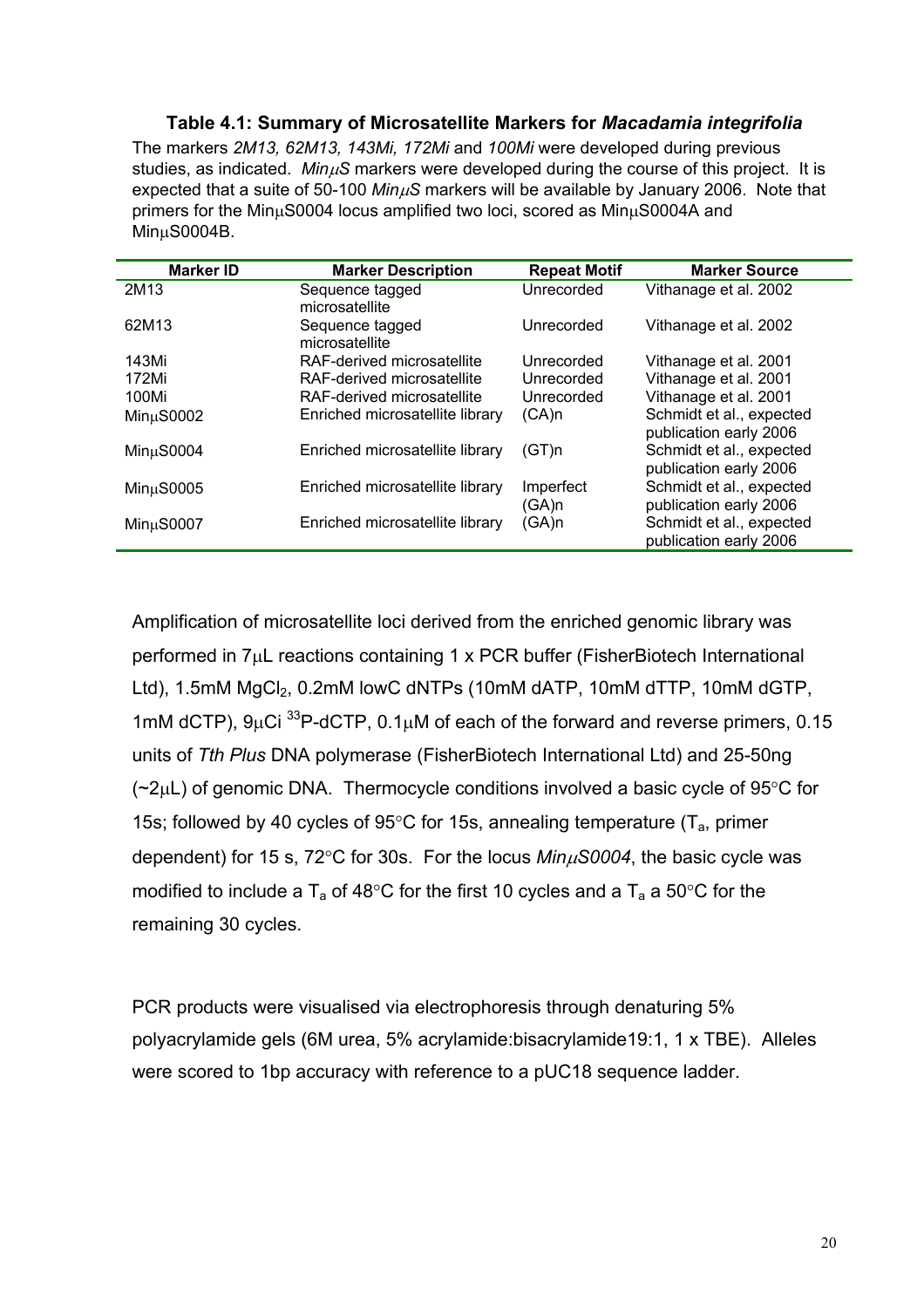#### **4.4 Results**

#### **4.4.1 Solvent Extracted DNA and RAF Markers**

Solvent extraction of the oil in kernels prior to DNA extraction allowed genotyping at RAF markers. The best treatment was selected on the basis of a higher number of scorable bands (Fig 4.3). Results obtained with RAF markers are shown in Fig 4.4.



## Scores for DNA extraction treatments of Macadamia kernel

**Figure 4.3: Mean number of scorable RAF bands after five different extraction treatments.** 

Each treatment was in triplicate. First histogram on the left is the control with water followed by isopropanol (1-3), chloroform (4-6), hexane (7-9), chloroform:methanol (10-12) and hexane:isopropanol (13-15).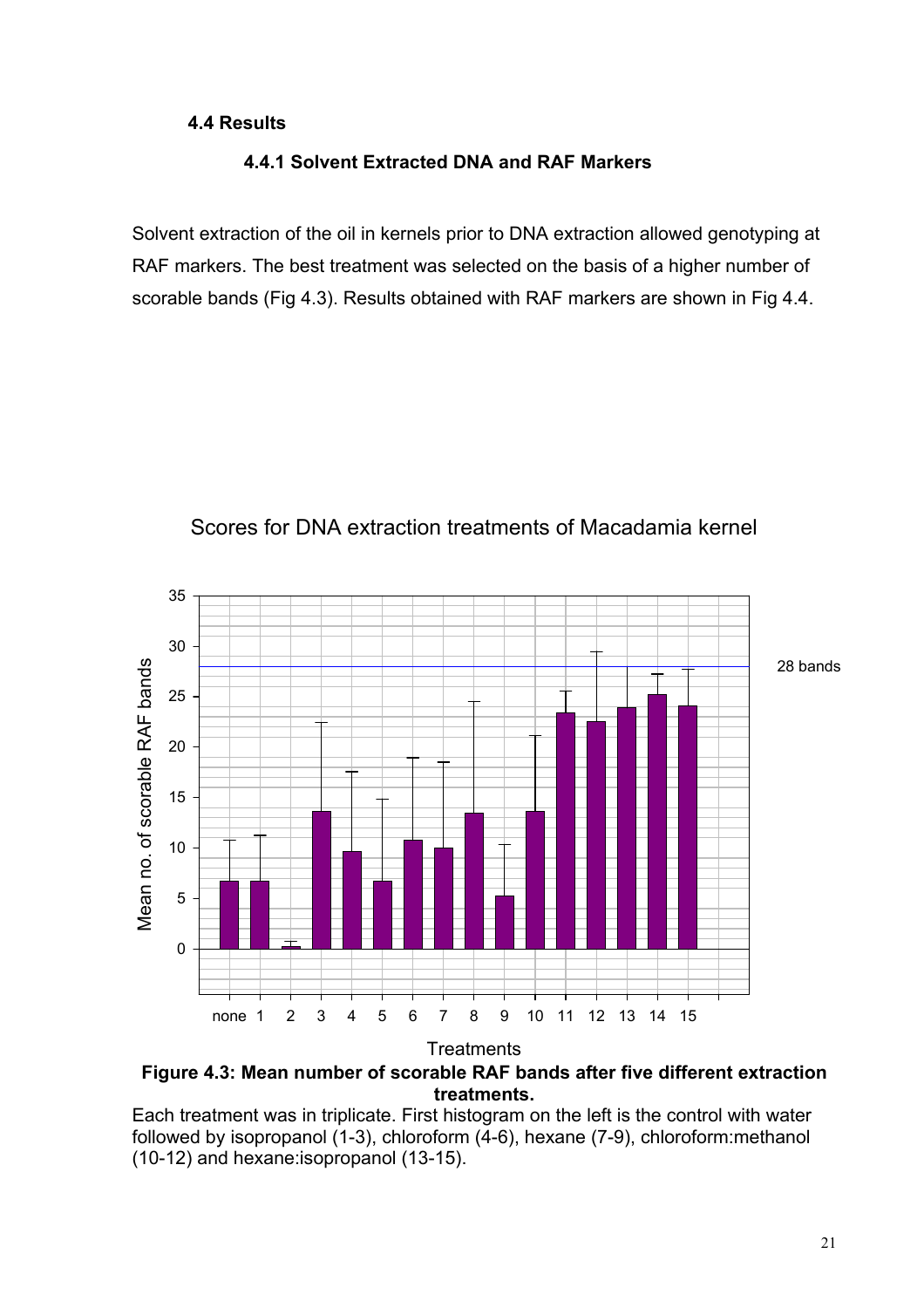

#### **Figure 4.4: Results using RAF Markers**

Autoradiograph images revealing the markers of fresh kernel tissue on the left and solvent extracted kernel tissue on the right.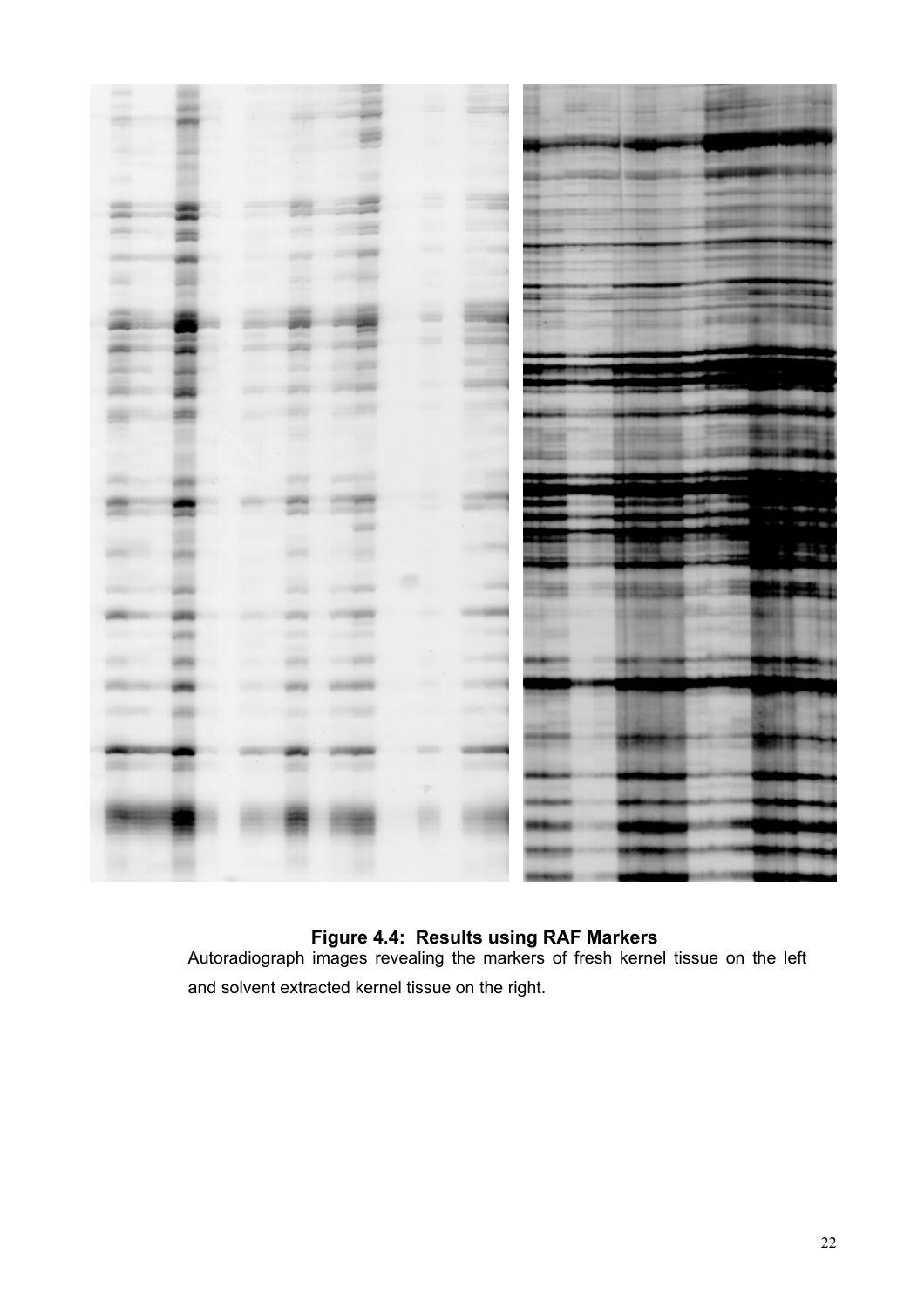## **4.4.2 DNeasy DNA Extraction and Single-Locus Microsatellite Genotyping**

The DNeasy extraction protocol generated high molecular weight DNA that could be visualized via electrophoresis in agarose gels from both raw and air-roasted kernel (Fig. 4.5). Extractions from oil-roasted kernel could not be visualized via electrophoresis (Fig. 4, panel b). However, samples from all three treatment groups could be genotyped at microsatellite loci via polymerase chain amplification (Fig. 4.6).

Although preliminary tests were carried out using kernel from a single variety, high levels of polymorphism were observed in three of the four loci (MinµS0002, MinµS0004 and MinµS0007), indicating that these loci will be useful in identification of kernel source/origin.



#### **Figure 4.5: DNA Obtained using the DNeasy Extraction Procedure**

10µL of extracted DNA was loaded onto 1.5% agarose gels, along with 3µL of a size/mass standard (MBI Fermentas MassRuler Mix). Note that DNA extractions from raw kernel (panel a) and air-roasted kernel (panel c) are of sufficient concentration to be visualized using this method, but extractions from oil-roasted kernel (panel b) are not.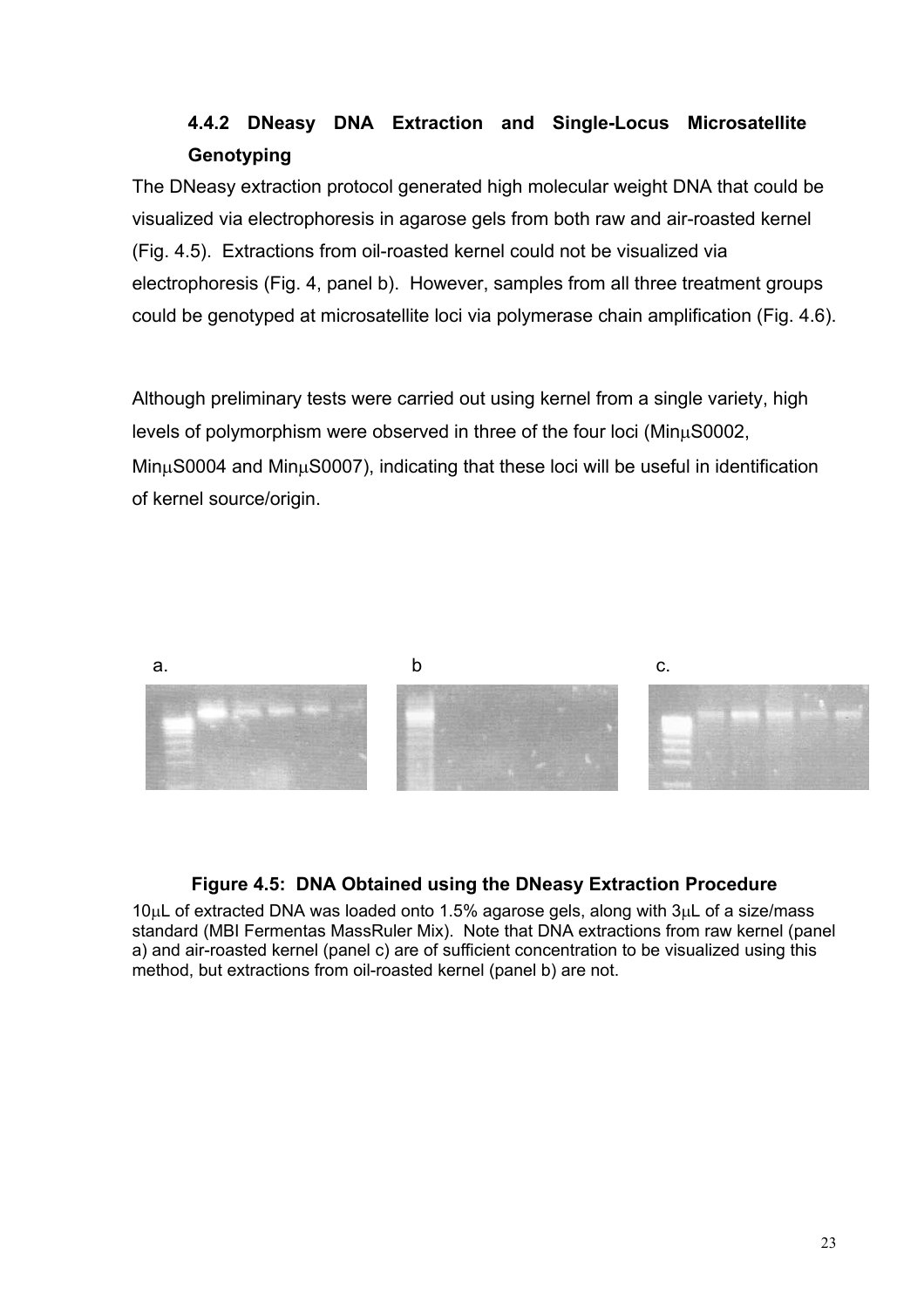







#### **Figure 4.6: Microsatellite PCR Products from Raw, Oil-Roasted and Air-Roasted Kernel**

Extractions from raw, oil-roasted and air-roasted kernel were amplified at the microsatellite loci:

- a) MinµS0004: lanes 1-2 contain the pUC 18 size standard, lanes 3-7 contain samples from air-roasted kernel, lanes 9-13 contain products from oil-roasted kernel, lanes 15- 19 contain products from air-roasted kernel and lanes 8, 14 and 20 contain nontemplate controls.
- b) MinµS0005: lanes 1-2 contain the pUC 18 size standard, lanes 3-7 contain samples from air-roasted kernel, lanes 9-13 contain products from oil-roasted kernel, lanes 15- 19 contain products from air-roasted kernel and lanes 8, 14 and 20 contain nontemplate controls.

Although locus MinµS0005 shows little polymorphism in the example presented, it should be noted that kernel samples were derived from a single tree and, despite this, high levels of polymorphism were observed in three of the four loci (MinµS0002, MinµS0004 and MinµS0007), indicating that these loci will be useful in identification of kernel source/origin.

#### **4.5 Discussion**

The project was successful in refining the protocols for extracting DNA from oil rich kernel tissue of macadamia and generating PCR products that can be used in microsatellite genotyping procedures that will allow the identification of kernel source/origin. Although the Victor Prep method of DNA extraction showed initial success, results were inconsistent and the commercial DNA extraction procedure is preferred because it is more robust and readily amenable to high-throughput and/or automation.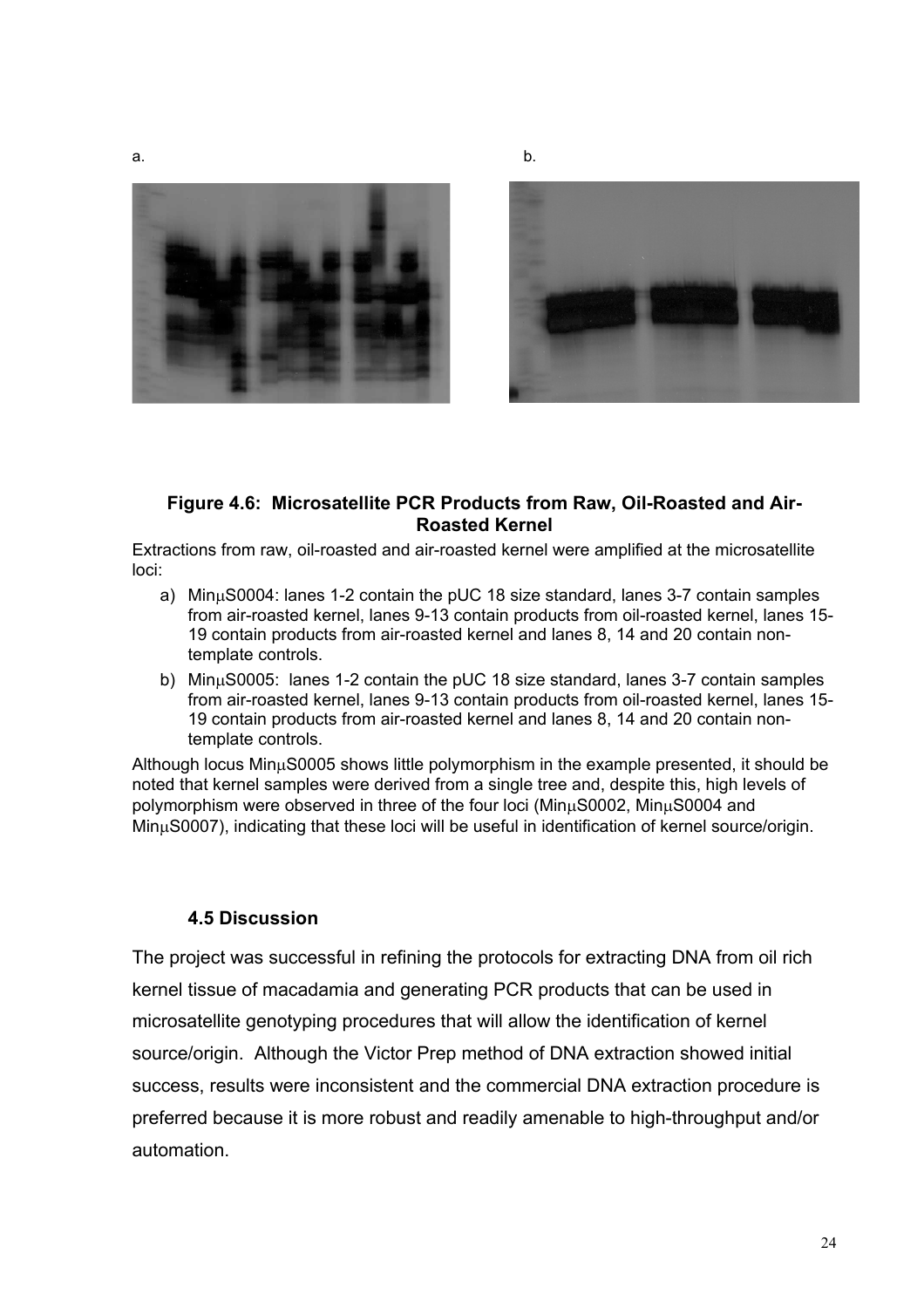The ongoing development of additional microsatellite loci within CSIRO Plant Industry will further increase the power of the methodology and, with further automation of techniques, will allow rapid, efficient screening of large numbers of samples. Use of co-dominant microsatellite loci provides a range of advantages over previously employed dominant markers (Jarne & Lagoda 1996; Parker et al. 1998) and, when genotypes of processed kernel are compared to reference genotypes drawn from different growing regions, this will allow the identification of kernel source/origin.

The ability to trace the product to its origin will enable the industry to guarantee food safety and use the Australian logo to gain maximum promotional benefits for the Australian Industry. When the quantitative breeding program advances, new improved cultivars will be available for cultivation and it may be advantageous to market these new products under the Australian Macadamia Logo to harness the specific benefits associated with each type of kernel. With the forces of change operating globally in the horticultural sphere, consumers are concerned about issues such as "Genetically Modified Food", "Chemical Residues" "Organic Food" etc. The best method of answering or countering consumer concerns is to be able to trace the origin of a product. This will not only help maintain quality standards, but also effectively trace the source of any outbreaks of microbial or chemical contamination and act as a deterrent to product adulteration by mixing with other cultivars to gain undue advantage through use of the Australian logo. A robust kernel typing system will assist in implementing a scheme for product identification. The technology will also be readily adaptable to check for the presence of GMO (genetically modified organism) material.

The oil and air-roasting methods used in this study are common industry procedures and the successful isolation of high quality DNA from roasted kernel makes it possible to identify kernel origin. There is however, a range of alternative processing procedures and macadamia kernel is used in a variety of products (e.g. cakes, biscuits, confectionary). Having isolated quality DNA from kernel that has been roasted at high temperatures (125-135°C), it is likely that the DNA extraction procedure we have used will work on kernel processed using methods that are less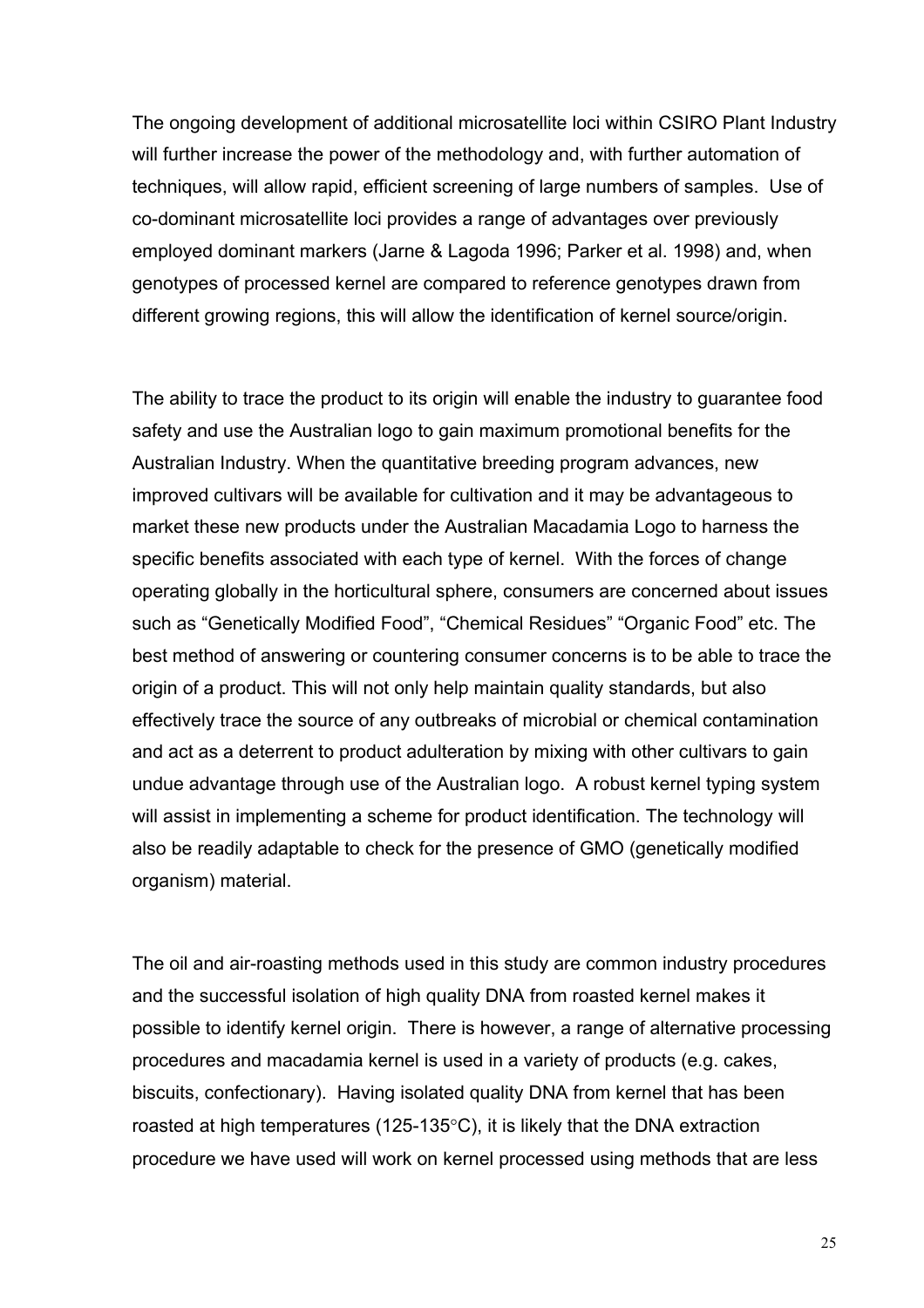destructive to nucleic acids, but the extraction procedure has not yet been tested on alternatively processed products.

#### **4.6 Acknowledgements**

We thank the macadamia growers, Greg Sumner (Chevallum, Qld), Peter and Nancy Zeck (Nambukka Heads, NSW), Geoff Royal (Woolgoolga, NSW), Frank Hathaway (Lismore, NSW) and Peter Stace (Jiggi, NSW) for their co-operation and access to orchards and Marie O'Sullivan, CSIRO Mathematical and Information Sciences, for assistance in biometry. This study was partially funded by the Australian Macadamia Society and Horticultural Research and Development Corporation.

#### **4.7 References**

- Deroin P., Breton F., Rosier F., Monnier AL., Koenig R., Hinfray J., Chevassus-au-Louis N., Philipon P. and Haseltine W. (1999). The new technological niches. [ Les nouvelles niches technologiques. ] Biofutur. 194, 79-99.
- Dionisi F ; Prodolliet J ; Tagliaferri E. (1995). Assessment of olive oil adulteration by reversed-phase high-performance liquid chromatography/amperometric detection of tocopherols and tocotrienols. Journal of the American Oil Chemists' Society. 72, (12), 1505-1511.
- Hlywka, J.J., Hefle, S.L., and Taylor, S.L. (2000). A sandwich enzyme-linked immunosorbent assay for the detection of almonds in foods. Journal of Food Protection, 63, (2), 252257.
- Jarne, P. L., J.L. 1996. Microsatellites, from molecules to populations and back. Trends in Ecology & Evolution 11:424-429.
- Klimyuk, V. Carroll, B. J., Thomas, C. M., and Jones, J. D. G. (1993) Alkali treatment for rapid preparation of plant tissue for reliable PCR analysis. The Plant Journal 3, 493-494.
- Krueger DA (1988). Applications of stable isotope ratio analysis to problems of fruit juice adulteration. In: Adulteration of fruit juice beverages. Marcel Dekker, Inc. New York, 109-124.
- Parker, P. G., Snow, A.A., Schug, M.D., Booton, G.C., Fuerst, P.A. 1998. What molecules can tell us about populations: Choosing and using a molecular marker. Ecology 79:361-382.
- Peace C, Vithanage V, Carroll BJ, Turnbull C (2003) A genetic map of macadamia based on randomly amplified DNA fingerprinting (RAF) markers. Euphytica, 134:17-26
- Plath A ; Krause I ; Einspanier R ( 1997). Species identification in dairy products by three different DNA - based techniques . Zeitschrift fur Lebensmittel-Untersuchung und -Forschung . 205, (6) , 437-441.
- Sheppard AJ ; Shen CSJ ; Rudolf TS (1985) Detection of vegetable oil adulteration in ice cream. Journal of Dairy Science . 68, (5), 1103-1108.